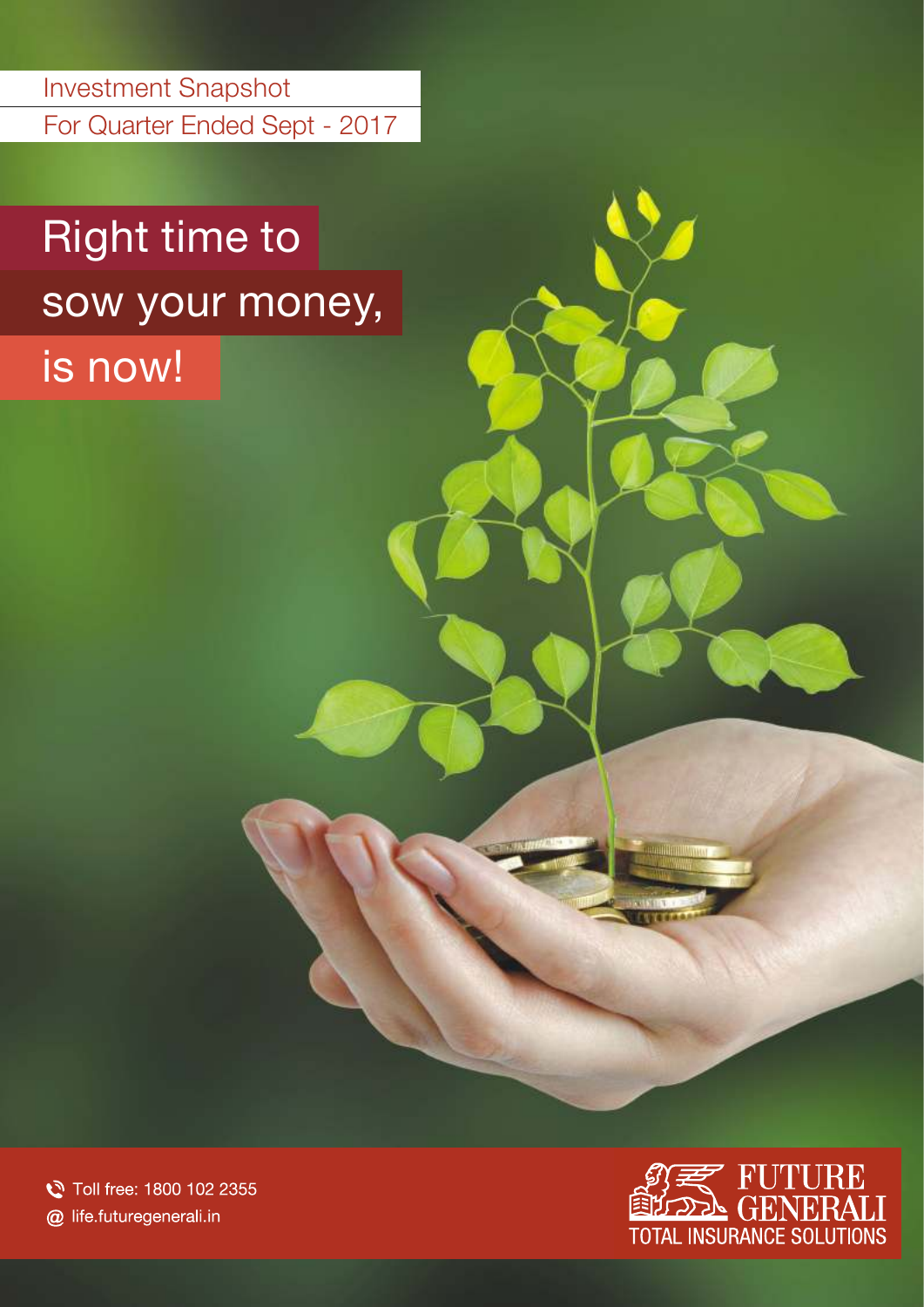Dear Valued Policyholder,

The start of the year FY18 in India was indeed an epic one, as it earmarked the beginning of the GST era, wherein the historic tax reform viz. Goods and Services Tax got implemented in July 2017. Albeit the implementation of GST has been smooth and successful with higher tax collection numbers, it has come in with a pinch of salt as India's Real GDP growth has slipped to 5.7% in Q1 FY18 owing to the high inventory destocking done in lieu of the impending implementation of GST. Nonetheless, this transient setback in growth numbers is likely to reverse in Q2, as inventory restocking and higher consumption due to festive sales would drive the growth. In the past one year, the Indian economy has undergone two major structural reforms viz. Demonetization and GST, which usually has an aftermath of short term blips in the economy, as people, system and processes take time to adjust and adapt to the change. Now, given that the implementation of the two reforms is largely behind us, we look forward to reap the positive benefits of these reforms such as higher digitization, enhanced productivity, reduced cost of doing business and better supply chain efficiency. Besides, domestic and global agencies have also forecasted FY19 to record higher growth vis-à-vis FY18, as the benefits of these reforms would manifest in the growth numbers.

While global geopolitical issues related to North Korea, US Fed's decision to normalize its balance sheet starting October 2017 and shifting of allocation to other emerging markets have culminated in outflow by FII's, domestic investors have capitalized on the opportunity with record inflows into the Indian Equity market. The anticipated pick up in corporate earnings growth in Q2 FY18 after a muted performance in Q1, will augur well for markets. Besides, the government's continued focus on being committed to its fiscal targets and constitution of Economic Advisory Council (EAC) to advice on economic policy matters provides the necessary impetus to the investors. Going forward, the Indian economy is slated to show a positive pick up in terms of credit growth, along with resolution of long pending asset quality issues of banks and resumption of private investment cycle. While equity market could see some volatility in near term due to high valuation and global cues, markets are well poised to reward investors over medium to long term, as the Indian economy takes the stride ahead on a robust and sustainable growth path.

Our Assets under Management have crossed ₹3,100 Cr. as on 30th September 2017, a rise of about 4.34% over the previous quarter. During this financial year, the Company has seen a growth of 67% in Individual New Business Premium and 80% in Number of Polices sold till the end of the September quarter. Our Agency Distribution Channel leads the way with 1.4x growth in business volumes until September, 2017 as compared to the total business done last year.

I'm thrilled to share that in our endeavour to provide our valued customers simple to understand products; there is another feather in our cap. The Consumer Voice Society also called VOICE (Voluntary Organization in the Interest of Consumer Education) which is an independent Government of India accredited body supported by the Ministry of Consumer Affairs and the flag bearer of 'Jago Grahak Jago Campaign', has rated Future Generali Cancer Protect Plan as the 'Best Cancer Insurance Product' in the country.

We continue to invest in technology based solution to make things simpler, smarter and faster for you and taking in your feedback under the Net Promoter Score Program to ensure you have a smooth and seamless experience with us.



Despite the challenges and heightened volatility confronted in the markets, we have always strived to achieve good risk adjusted return for our funds across categories in Life, Pension as well as Group over long term. Our Future Apex Fund (ULIP Equity Fund) has delivered a CAGR return of 12.7% during last 5 years, while Future Income Fund (ULIP Debt Fund) has delivered a return of 9.4% during the same period. Also, we have been declaring good bonuses to our Traditional Policyholders. Insurance being long term investment tool, it is advisable to remain invested and complete the term of the policy to optimize returns. After recent run up, NIFTY is trading at 10% premium valuation over long term average on the basis of price to earnings ratio as corporate earnings have lagged behind economic growth for several years now. Besides over medium to long term, we believe that the Indian Equity markets are well poised to embrace the pickup in corporate earnings and the benefits of successful implementation of GST providing the necessary fillip to India's GDP growth. We are in the up cycle of corporate earnings growth and earnings are likely to grow in double digits annually over next few years, hence valuation multiples could remain at a premium for now. Equities have a good compounding potential in such an environment. While we may not rule out a correction in market in near term, Indian equity markets are still attractive for a long term investor as the impact of structural reforms initiated by the current government will begin to show results in the next few years.

With Insurance being a vehicle to touch upon the lives of many by means of providing protection and savings, I would like to take this opportunity to thank you for entrusting your hard earned savings with us and look forward to your unflinching faith and continued support in future. We remain committed towards offering best-inclass products and services to our valued customers.

Regards,<br>(Daw<sup>au'</sup>

Jyoti Vaswani Chief Investment Officer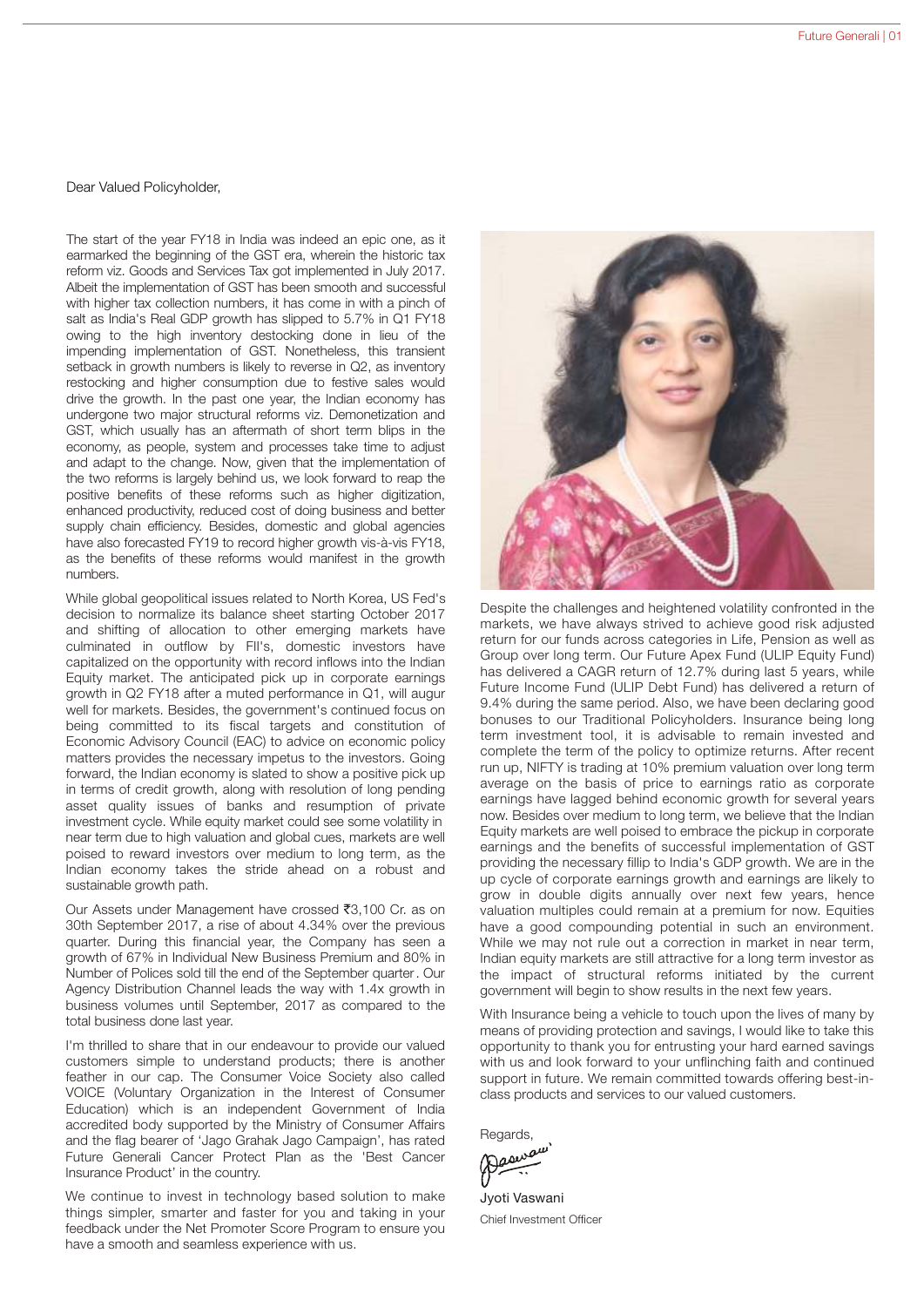# Global Economy

#### Global economic outlook improves

Outlook for Global economic recovery has improved on the back of synchronised growth across most countries. Global economic think-tanks raised their outlook for global growth owning to the improvement in trade, investments, industrial production and technology spending. Central banks like European Central Bank (ECB) and Bank of Japan (BoJ) continued with stimulus measur es in terms infusion of liquidity through bond buying and low interest rate regimes. The US Federal Reserve (Fed) kept interest rate unchanged in its latest meeting in September however it announced plans to reduce its \$4.5 trillion balance sheet starting October 2017.

In Europe, the European Central Bank (ECB) kept the inter est rate unchanged at 0% and confirmed that asset purchases would continue at 60 billion euros per month at least until December. The economic outlook for the UK remained uncertain under the shadow of Brexit concerns. The Bank of England kept its policy stance unchanged.

In Asia, global economic institutions as well as the Bank of Japan maintained an upbeat view on the Japan's economic growth and continued with its easy monetary policy. China's sovereign credit rating was downgraded by S&P Global Ratings citing higher economic and financial risks rising out of large credit to GDP ratio.

- The US economy bounced back with a growth of 3.1% in Q2 2017 compared to 1.4% in Q1 2017
- The UK economy expanded 1.5% in Q2 2017 compared to 1.8% in Q1 2017
- Eurozone GDP expanded 2.3% in Q2 2017 after expanding 2% in Q1 2017
- China's GDP grew 6.9% annually in Q2 2017, the same as in  $\bigcap$ 1
- Japan's economy grew at an annualised rate of 2.5% in Q2 2017 compared to 1.5% growth in Q1 2017

Crude oil prices rallied on easing supply glut; gold prices gained on safe-haven buying.

Global crude oil prices gained 12% in the quarter on signs of easing supply glut helped by a production cut deal by global producers led by the Organisation of the Petroleum Exporting Countries (OPEC). US refineries resuming operations after the disruptions caused by Hurricane Harvey also induced gain in oil prices. Gold prices gained 3% in the quarter on the back of a weak dollar and safe-haven buying amid escalating geo-political tension over North Korea.

Chart 1 – Crude oil versus gold prices



Source: NYMEX, LBMA



#### Table 1 - Global benchmark indices returns

| <b>Indices</b>                      | 29<br><b>Sep 2017</b> | <b>Quarterly</b><br>% Change | Yearly<br>% Change |
|-------------------------------------|-----------------------|------------------------------|--------------------|
| DJIA (USA)                          | 22405                 | 4.94                         | 22.38              |
| Nikkei 225 (Japan)                  | 20356                 | 1.61                         | 23.75              |
| Hang Seng (Hong Kong)               | 27554                 | 6.95                         | 18.27              |
| <b>FTSE 100 (UK)</b>                | 7373                  | 0.82                         | 6.86               |
| Shanghai Composite<br>Index (China) | 3349                  | 4.90                         | 11.46              |
| DAX (Germany)                       | 12829                 | 4.09                         | 22.05              |
| <i><b>iBovespa (Brazil)</b></i>     | 74294                 | 18.11                        | 27.29              |
| <b>MICEX (Russia)</b>               | 2077                  | 10.52                        | 5.01               |

Source: Yahoo Finance, Bloomberg, Moscow Exchange

#### Global equity indices ended positive

The Dow Jones gained nearly 5% in the quarter on the back of encouraging economic indicators and expectation of a tax overhaul plan. Brazil's Bovespa rallied by 18% and Russia's Micex surged over 10% taking cues from a sharp rise in global commodity prices. China's Shanghai Composite gained nearly 5% led by gains in commodity stocks as reduction in production capacity and improvement in economic activity boosted commodity prices.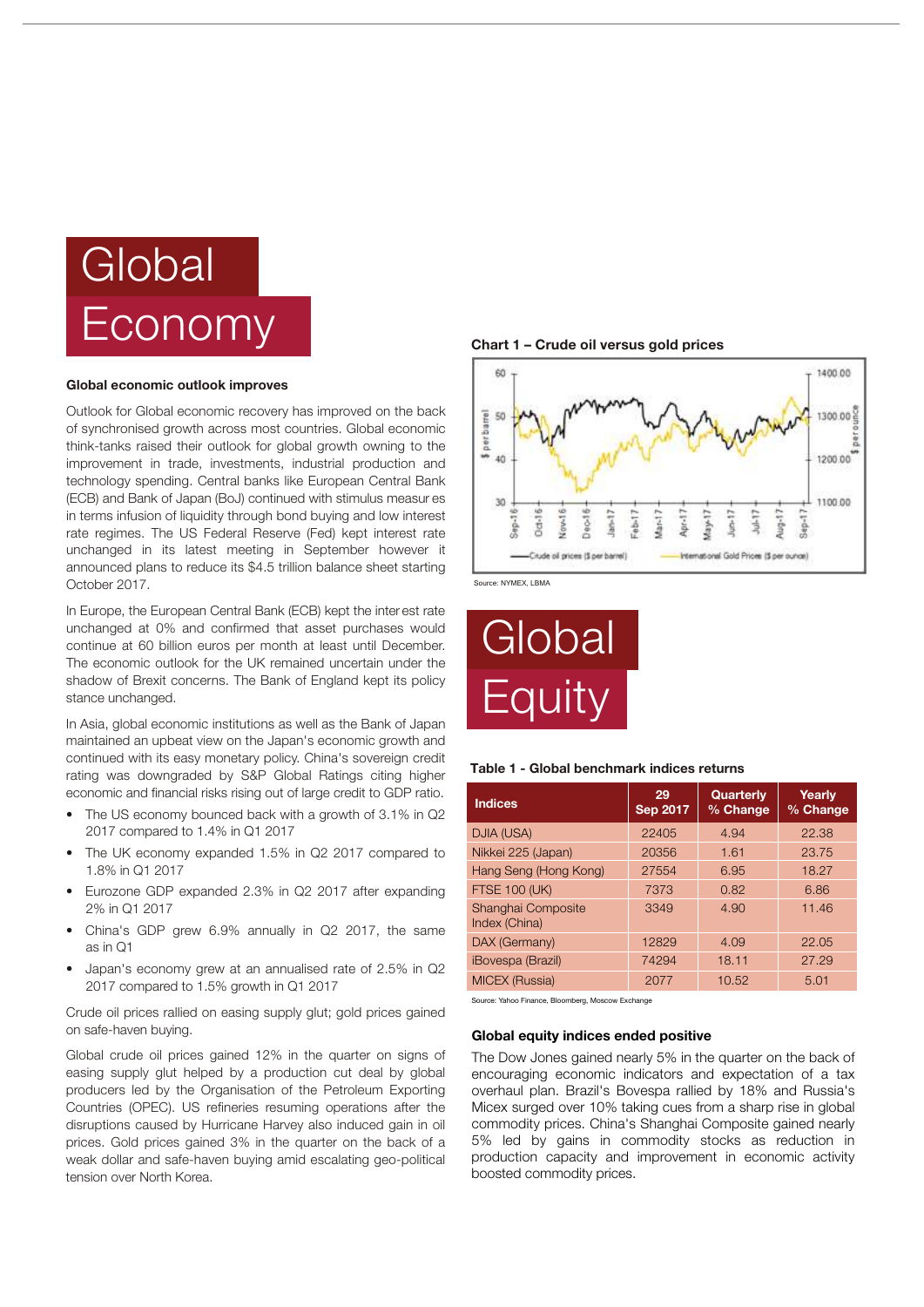## Indian Economy

#### India's economy slows on temporary disruption

The disruptions caused by implementation of the Goods and Services Tax (GST) and demonetisation weighed on India's growth numbers with the country's GDP growth slowing to 5.7% in Q1 FY18 from 6.1% a quarter ago and 7.9% in same quarter a year ago. Accordingly, several international institutions trimmed the country's growth forecasts for FY18 citing temporary effects of disruptions. However, growth is expected to pick up in coming years with Niti Aayog saying India has good prospects of achieving over 8% growth within 2-3 years. After rolling out GST on July 1, the GST Council on October 8, 2017, announced relief measures to exporters and small businesses to smoothen the GST implementation. In its August 2017 meeting, the Reserve Bank of India (RBI) lowered the repo rate by 25 basis points from 6.25% to 6% citing easing inflationary trend in Q1 FY18. However, the central bank maintained status quo on key rates in its next monetary policy meeting in October 2017 owing to concerns on inflation trajectory following a sharp rise in July and August 2017.

Among other key developments, Prime Minister (PM) Narendra Modi constituted an Economic Advisory Council to focus on structural reforms in a push for growth. The PM also unveiled a `16,320 Cr. scheme - the Pradhan Mantri Sahaj Bijli Har Ghar Yojana (Saubhagya) - to provide electricity to all households by December 2018.

The RBI lowered the forecast of real gross value-added growth for FY18 to 6.7% from 7.3% and also raised its inflation target to 4.2-4.6% for the second half of FY18 from 4-4.5% earlier.

India's current account deficit (CAD) was \$14.3 billion (2.4% of GDP) in Q1 FY18 as compared to \$3.4 billion (0.6% of GDP) in Q4 FY17.

# Indian **Equity**

#### Table 2 - Indian benchmark indices returns

| <b>Sector Indices</b>            | 29 Sep-17 | Quarterly<br>% Change | Yearly<br>% Change |
|----------------------------------|-----------|-----------------------|--------------------|
| NIFTY <sub>50</sub>              | 9789      | 2.81                  | 13.67              |
| <b>S&amp;P BSE Sensex</b>        | 31284     | 1.17                  | 12.27              |
| <b>S&amp;P BSE Metal</b>         | 13564     | 19.25                 | 38.92              |
| S&P BSE Oil & Gas                | 14843     | 12.42                 | 30.45              |
| S&P BSE Consumer<br>Durables     | 17555     | 9.63                  | 39.90              |
| <b>S&amp;P BSE Auto</b>          | 24180     | 3.30                  | 8.76               |
| <b>S&amp;P BSE BANKEX</b>        | 27025     | 2.84                  | 22.59              |
| <b>S&amp;P BSE IT</b>            | 9947      | 1.15                  | $-2.76$            |
| <b>S&amp;P BSE Realty</b>        | 2065      | 1.09                  | 36.58              |
| <b>S&amp;P BSE Capital Goods</b> | 17172     | 0.56                  | 17.76              |
| <b>S&amp;P BSE Power</b>         | 2206      | $-0.87$               | 10.89              |
| <b>S&amp;P BSE Healthcare</b>    | 13488     | $-4.95$               | $-16.65$           |
| <b>S&amp;P BSE FMCG</b>          | 9773      | $-6.29$               | 15.50              |
|                                  |           |                       |                    |

Source: BSE, NSE

#### Indian equities up on robust buying by domestic investors

Indian equities represented by the NIFTY 50 and S&P BSE Sensex rose around 3% and 1% respectively in the quarter ended September 2017. Markets remained upbeat this quarter led by easing concerns over any major disruption following the implementation of the GST and robust buying by Domestic Institutional Investors (DIIs). Hopes of an interest rate cut by the RBI after the release of weaker-than-expected domestic economic growth data for the June quarter and government sticking to its fiscal deficit target by planning to borrow  $\bar{\mathbf{z}}$ 2.08 Lakh Cr. in the second half of FY18 supported the market. India and China's agreement to end the Doklam stand-off also boosted market sentiments. Among global cues, strength in global equities following US President Donald Trump's proposed tax plan aided the market.

Global factors such as the geo-political tension surrounding North Korea, US Fed's plan to begin process of normalisation of its balance sheet starting October 2017 and China's sovereign credit rating downgrade induced some volatility in the equity market.

- S&P BSE Metal Index (up 19.25%) was the top gainer among sectoral indices as rise in global commodity prices r esulted in buying interest in metal companies
- S&P BSE Oil & Gas gained 12.42% in the quarter tracking the rise in global crude oil prices and increasing refining margins globally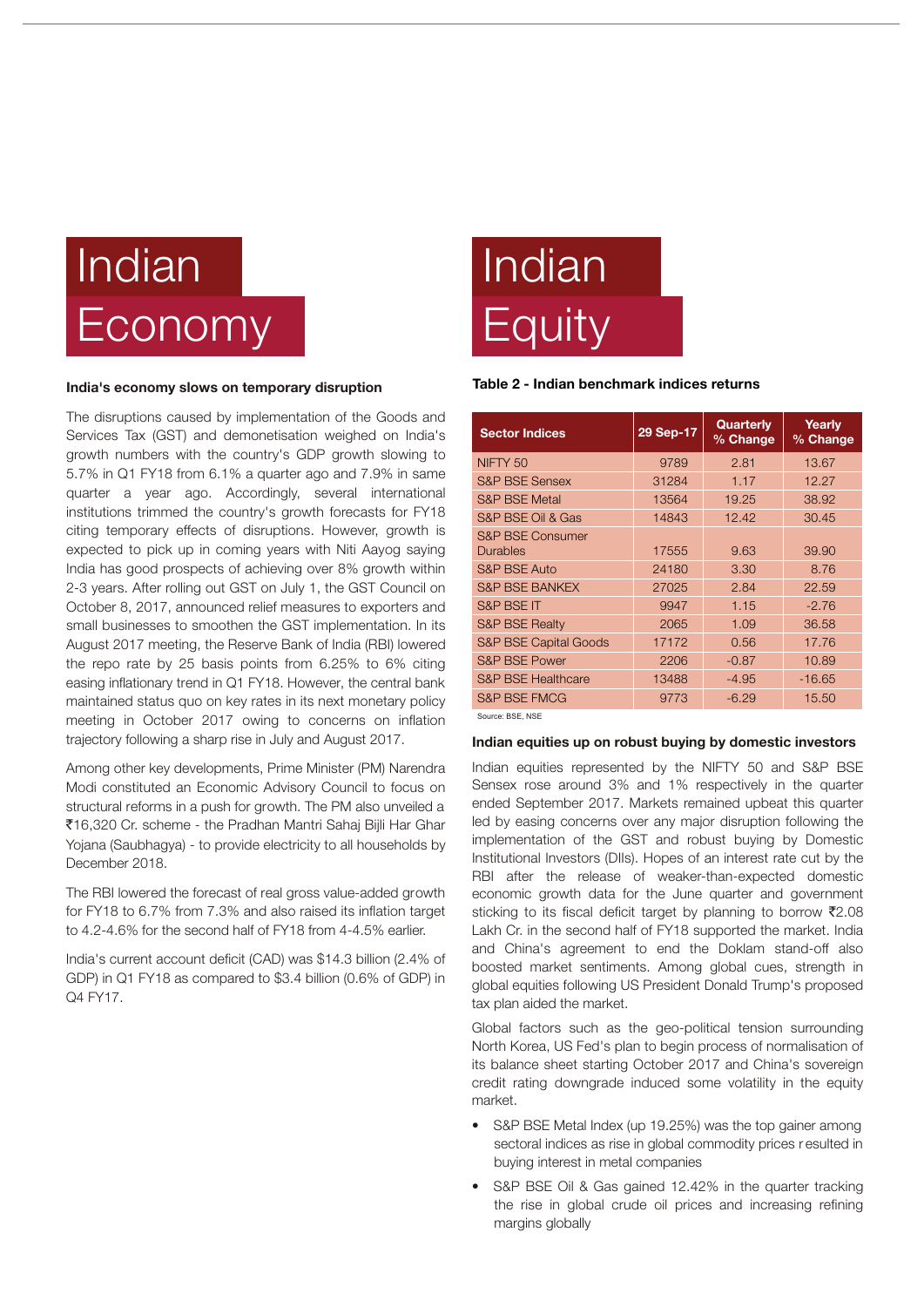- selling pressure in select index majors S&P BSE FMCG was the top laggard (down 6.3%) due to
- S&P BSE Healthcare ended nearly 5% down due to regulatory concerns weighing on the industry coupled with disappointing earnings announcements
- FIIs sold  $\bar{z}$ 19,371 crore in Indian equities in the September quarter vis-à-vis net purchases of  $\overline{5}11,642$  Cr. in the previous quarter

#### Equity Outlook

Indian equity market has been one of the best performers globally in 2017 on the back of strong economic fundamentals and robust buying flows by domestic institutional investors. Even though FII flows have been negative of late, DII flows have been able to keep the market going. We might see some near term volatility in markets as market valuations are not cheap anymore. However, we remain positive over medium to long term as corporate earnings pick up next year and successful implementation of GST gives the much needed push to India's GDP growth.





Chart 3 - Domestic yield curve movement

#### Source: CRISIL Fixed Income database

#### Gilt prices retreat on diminished hope of RBI rate cut

Government bond prices retreated in the quarter with the yield on the 10-year benchmark 6.79%, 2027 paper ending at 6.66% on September 29, 2017 compared with 6.51% on June 30, 2017. Bond prices following to these developments:

- Reports that the government is considering a stimulus package to boost the economy, thereby leading to fears of extra borrowing in the current fiscal
- Hopes of policy easing by the RBI in the coming months diminished after government data showed a rise in CPI inflation figures
- Caution ahead of the release of the October-March borrowing calendar. Later the government said it plans to borrow  $\bar{\mathfrak{Z}}2.08$ Lakh Cr. from the market in the second half of FY18, reiterating its commitment to meet the fiscal deficit target of 3.2% of GDP
- Global cues such as sporadic rise in US benchmark Treasury yields and crude oil prices, and the US Federal Reserve's announcement of balance sheet normalization starting October 2017

#### Among regulatory developments:

- RBI raised FPIs' investment limit in government securities by  $\overline{3}8,000$  crore to  $\overline{3}2.5$  Lakh Cr. in Q3 FY18 and by  $\overline{3}6,200$  Cr. to ₹39,300 Cr. for state development loans
- 'Masala' bonds will not be part of the overall limit of corporate bonds, and that space of about  $\overline{5}44,000$  Cr. pertaining to such bonds would be separately allocated to investors
- Sebi said sovereign wealth funds and other FPIs can buy corporate debt worth up to  $\overline{\mathfrak{e}}$ 9500 Cr. in the infrastructure sector
- FIIs continued to be net buyers in the September quarter as well with net purchase of  $\text{\textsf{F}}34,825$  Cr. compared with net purchase of  $\bar{\mathfrak{e}}$ 65,225 Cr. in the preceding quarter

#### Debt Outlook

Yield on 10-year G-sec has gone up of late owing to higher CPI inflation forecast by Monetary Policy Committee. However, impact of lower base of food inflation and higher housing inflation is likely to settle down in a few months thus stabilizing headline inflation. Also, Govt. sticking to its borrowing target augurs well for G-Sec yield. We remain positive on G-Sec prices and expect yield to come down over medium term as economic growth of India improves.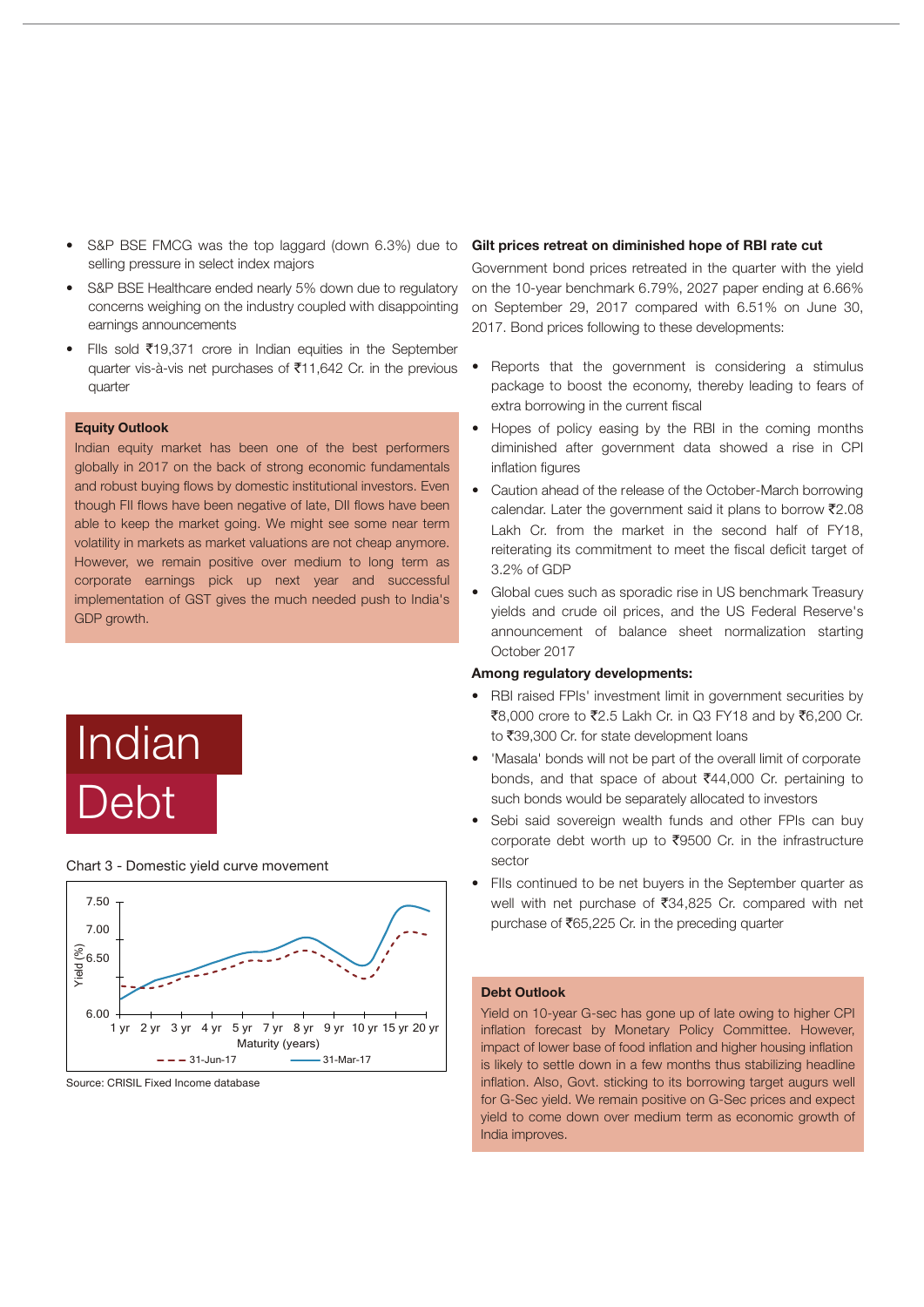|                   | PERFORMANCE AT A GLANCE |                    |                                |  |                                |                                  |                                      |                              |                    |                                |                                |                              |                                |             |  |
|-------------------|-------------------------|--------------------|--------------------------------|--|--------------------------------|----------------------------------|--------------------------------------|------------------------------|--------------------|--------------------------------|--------------------------------|------------------------------|--------------------------------|-------------|--|
|                   |                         |                    |                                |  |                                |                                  |                                      |                              |                    |                                |                                |                              |                                |             |  |
|                   |                         |                    | <b>Future Secure</b>           |  |                                |                                  | <b>Future Income</b>                 |                              |                    | <b>Future Balance</b>          |                                |                              | <b>Future Maximise</b>         |             |  |
| <b>INDIVIDUAL</b> |                         | Absolute<br>Return | Simple<br><b>Annual Return</b> |  | <b>CAGR</b>                    | Absolute<br>Return               | Simple<br>Annual Return              | <b>CAGR</b>                  | Absolute<br>Return | Simple<br>Annual Return        | <b>CAGR</b>                    | Absolute<br>Return           | Simple<br><b>Annual Return</b> | <b>CAGR</b> |  |
| Since Inception   |                         | 119.33%            | 13.06%                         |  | 8.98%                          | 143.62%                          | 15.72%                               | 10.24%                       | 102.90%            | 11.27%                         | 8.05%                          | 126.17%                      | 13.81%                         | 9.35%       |  |
|                   |                         |                    |                                |  |                                |                                  |                                      |                              |                    |                                |                                |                              |                                |             |  |
|                   |                         |                    | <b>Future Pension Secure</b>   |  |                                |                                  | <b>Future Pension Balance</b>        |                              |                    | <b>Future Pension Growth</b>   |                                | <b>Future Pension Active</b> |                                |             |  |
| <b>INDIVIDUAL</b> |                         | Absolute<br>Return | Simple Annual<br>Return        |  | <b>CAGR</b>                    | Absolute<br>Return               | Simple Annual<br>Return              | <b>CAGR</b>                  | Absolute<br>Return | Simple Annual<br>Return        | <b>CAGR</b>                    | Absolute<br>Return           | Simple Annual<br>Return        | <b>CAGR</b> |  |
| Since Inception   |                         | 144.52%            | 16.24%                         |  | 10.57%                         | 149.35%                          | 16.78%                               | 10.81%                       | 183.57%            | 20.62%                         | 12.42%                         | 219.26%                      | 24.63%                         | 13.93%      |  |
|                   |                         |                    |                                |  |                                |                                  |                                      |                              |                    |                                |                                |                              |                                |             |  |
|                   |                         |                    |                                |  |                                |                                  |                                      | <b>Future Dynamic Growth</b> |                    |                                |                                |                              |                                |             |  |
|                   |                         |                    |                                |  | <b>INDIVIDUAL</b>              |                                  | Absolute<br>Return                   | Simple<br>Annual Returr      | CAGR               |                                |                                |                              |                                |             |  |
|                   |                         |                    |                                |  |                                | Since Inception                  | 84.97%                               | 10.75%                       | 8.09%              |                                |                                |                              |                                |             |  |
|                   |                         |                    |                                |  |                                |                                  |                                      |                              |                    |                                |                                |                              |                                |             |  |
|                   |                         |                    |                                |  |                                | <b>Future NAV Guarantee Fund</b> |                                      |                              |                    |                                |                                |                              |                                |             |  |
|                   |                         |                    | <b>INDIVIDUAL</b>              |  | Absolute<br>Return             | Simple<br><b>Annual Return</b>   | CAGR<br>HighestNAVGuaranteed 15.3424 |                              |                    |                                |                                |                              |                                |             |  |
|                   |                         |                    | Absolute Return                |  | 51.04%                         | 6.95%                            | 5.78%                                |                              |                    |                                |                                |                              |                                |             |  |
|                   |                         |                    |                                |  |                                |                                  |                                      |                              |                    |                                |                                |                              |                                |             |  |
|                   |                         |                    |                                |  | <b>Future Apex</b>             |                                  |                                      |                              |                    |                                | <b>Future Opportunity Fund</b> |                              |                                |             |  |
|                   | <b>INDIVIDUAL</b>       |                    | Absolute<br>Return             |  | Simple<br><b>Annual Return</b> | <b>CAGR</b>                      |                                      | <b>INDIVIDUAL</b>            |                    | Absolute<br>Return             | Simple<br><b>Annual Return</b> | <b>CAGR</b>                  |                                |             |  |
|                   | Since Inception         |                    | 95.78%                         |  | 12.31%                         | 9.02%                            |                                      |                              | Since Inception    | 62.49%                         | 8.86%                          | 7.13%                        |                                |             |  |
|                   |                         |                    |                                |  |                                |                                  |                                      |                              |                    |                                |                                |                              |                                |             |  |
|                   |                         |                    |                                |  |                                |                                  | <b>Future Group Balance</b>          |                              |                    | <b>Future Group Maximise</b>   |                                |                              |                                |             |  |
|                   |                         |                    |                                |  | Group                          | Absolute<br>Return               | Simple<br><b>Annual Return</b>       | CAGR                         | Absolute<br>Return | Simple<br><b>Annual Return</b> | <b>CAGR</b>                    |                              |                                |             |  |
|                   |                         |                    |                                |  | Since Inception                | 93.40%                           | 12.23%                               | 9.02%                        | 103.16%            | 12.41%                         | 8.90%                          |                              |                                |             |  |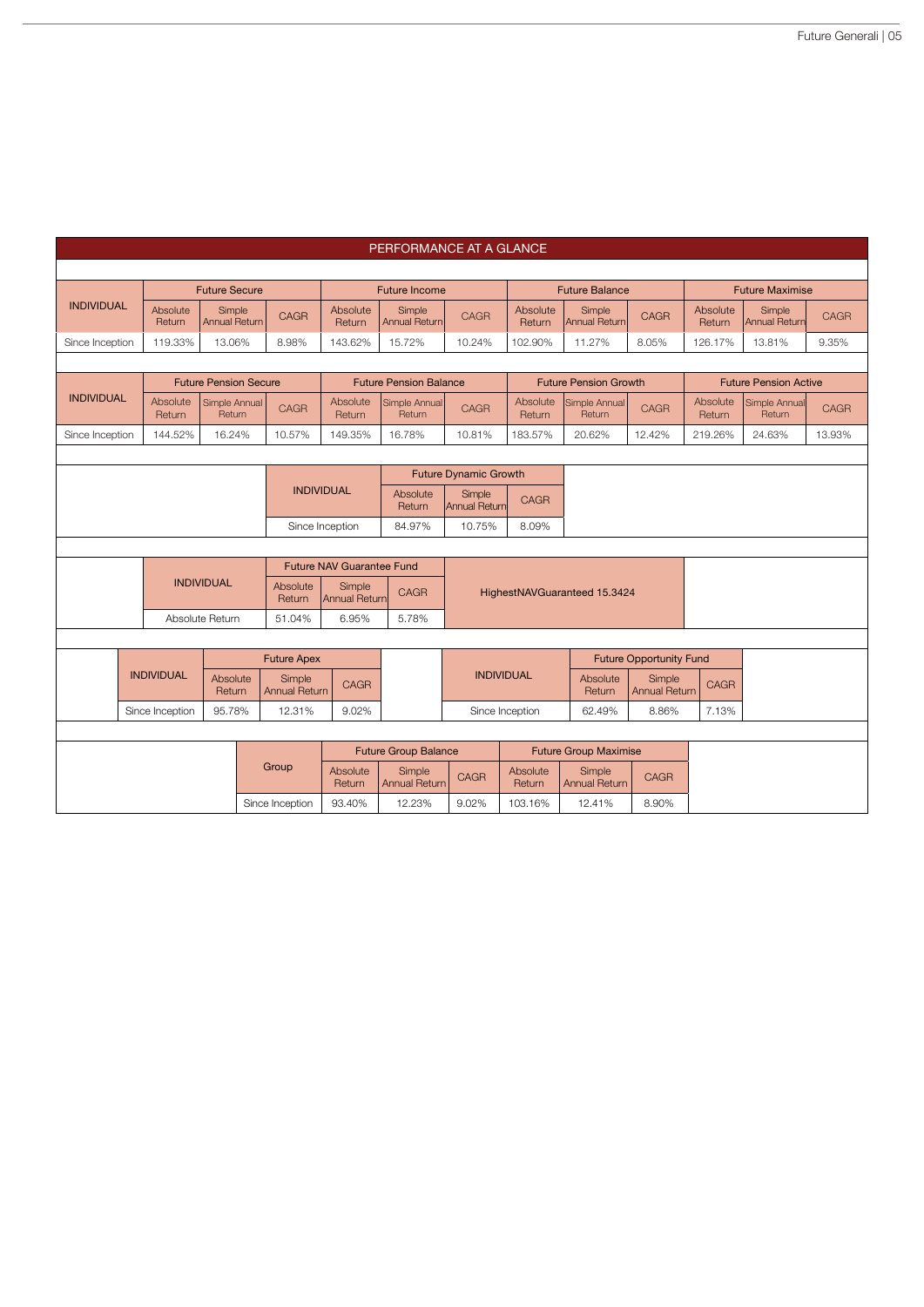**24.46%**

SECTORAL ALLOCATION

**Coke & Refined Petroleum**

**8.29%**

**8.94%**

**9.55%**

**Infrastructure & Housing**

**6.10%**

**Computer Programming**

**Chemical Products**

### FUTURE APEX FUND SFIN NO. ULIF010231209FUTUREAPEX133

ABOUT THE FUND PORTFOLIO AS ON 30TH SEP 2017

To provide potentially high returns to unit holders by investing primarily in equities to  $\left| \cdot \right|$ target growth in capital value of assests. The fund will also invest to a certain extent in govt. securities, corporate bonds and money market instruments. The risk profile of the fund is high.

**OBJECTIVE** 

#### FUND MANAGER DETAILS Equity Debt Hybrid Nirai Kumar 4 3 7 Fund Manager No. of Funds Managed Biswarup Mohapatra 4 - 7

| ASSET ALLOCATION                     |          |        |          |
|--------------------------------------|----------|--------|----------|
| Composition                          | Min.     | Max.   | Actual   |
| <b>Fixed Interest</b><br>Investments | $0.00\%$ | 40.00% | $0.00\%$ |
| Money Market                         | $0.00\%$ | 50.00% | 2.79%    |

| and Cash                   |  |                       |  |  |  |
|----------------------------|--|-----------------------|--|--|--|
| Equity                     |  | 50.00% 100.00% 97.21% |  |  |  |
|                            |  |                       |  |  |  |
| <b>RISK RETURN PROFILE</b> |  |                       |  |  |  |

| Risk   | High |
|--------|------|
| Return | High |
|        |      |

#### DATE OF INCEPTION

23rd December 2009

#### FUND PERFORMANCE as on 30th Sep 2017

|  | Returns since Publication of NAV |  |  |
|--|----------------------------------|--|--|
|  |                                  |  |  |

| Absolute Return      | 95.78% |
|----------------------|--------|
| Simple Annual Return | 12.31% |
| CAGR Return          | 9.02%  |

#### NAV as on 30th Sep 2017

19.57832

AUM as on 30th Sep 2017 (Rs. In Lakhs)

1,770.29

#### ASSET ALLOCATION



| <b>SECURITIES</b>                         | <b>HOLDINGS</b> | <b>SECTORA</b>    |
|-------------------------------------------|-----------------|-------------------|
| <b>MONEY MARKET INSTRUMENTS &amp; NCA</b> | 2.79%           |                   |
| <b>SECURITIES</b>                         | <b>HOLDINGS</b> | <b>BFSI</b>       |
| <b>EQUITY</b>                             | 97.21%          |                   |
| Infosys Technologies Ltd.                 | 5.84%           | Chemical Produ    |
| <b>ITC Ltd.</b>                           | 5.55%           | 518%              |
| Kotak Mahindra MF - Kotak Banking ETF     | 5.11%           | Civil Engineering |
| HDFC Ltd.                                 | 4.73%           | 39%               |
| Reliance Industries Ltd.                  | 4.64%           | Coke & Refined    |
| HDFC Bank Ltd.                            | 4.46%           | 8                 |
| Larsen & Toubro Ltd.                      | 3.97%           |                   |
| <b>ICICI Bank Ltd.</b>                    | 2.82%           | Computer Progr    |
| Sun Pharmaceuticals Industries Ltd.       | 2.72%           |                   |
| Mahindra and Mahindra Ltd.                | 2.56%           | Infrastructure &  |
| Maruti Suzuki India Ltd.                  | 2.54%           | 610%              |
| Hindustan Unilever                        | 2.34%           | Motor Vehicles    |
| <b>TATA Motors Ltd.</b>                   | 2.27%           |                   |
| State Bank of India                       | 1.88%           |                   |
| <b>TATA Consultancy Services Ltd.</b>     | 1.86%           | Non-metallic Mr   |
| Oil & Natural Gas Corporation Ltd.        | 1.80%           | 382%              |
| Asian Paints I td.                        | 1.76%           |                   |
| IndusInd Bank Ltd.                        | 1.75%           | Pharmaceuticals   |
| Aditya Birla Capital Ltd.                 | 1.73%           | 57.               |
| Lupin Ltd.                                | 1.57%           |                   |
| Power Finance Corporation Ltd.            | 1.54%           | Tobacco           |
| Hindalco Industries Ltd.                  | 1.51%           | 555%              |
| Indian Oil Corporation Ltd.               | 1.44%           |                   |
| UltraTech Cement Ltd.                     | 1.39%           | Other             |
| NTPC Ltd.                                 | 1.34%           |                   |
| Other                                     | 28.08%          |                   |
|                                           |                 |                   |

#### BENCHMARK COMPARISON (CAGR RETURN)

**18.38%**



Benchmark : CNX Nifty

**Pharmaceuticals** 

**Non-metallic Minerals**

**5.73%**

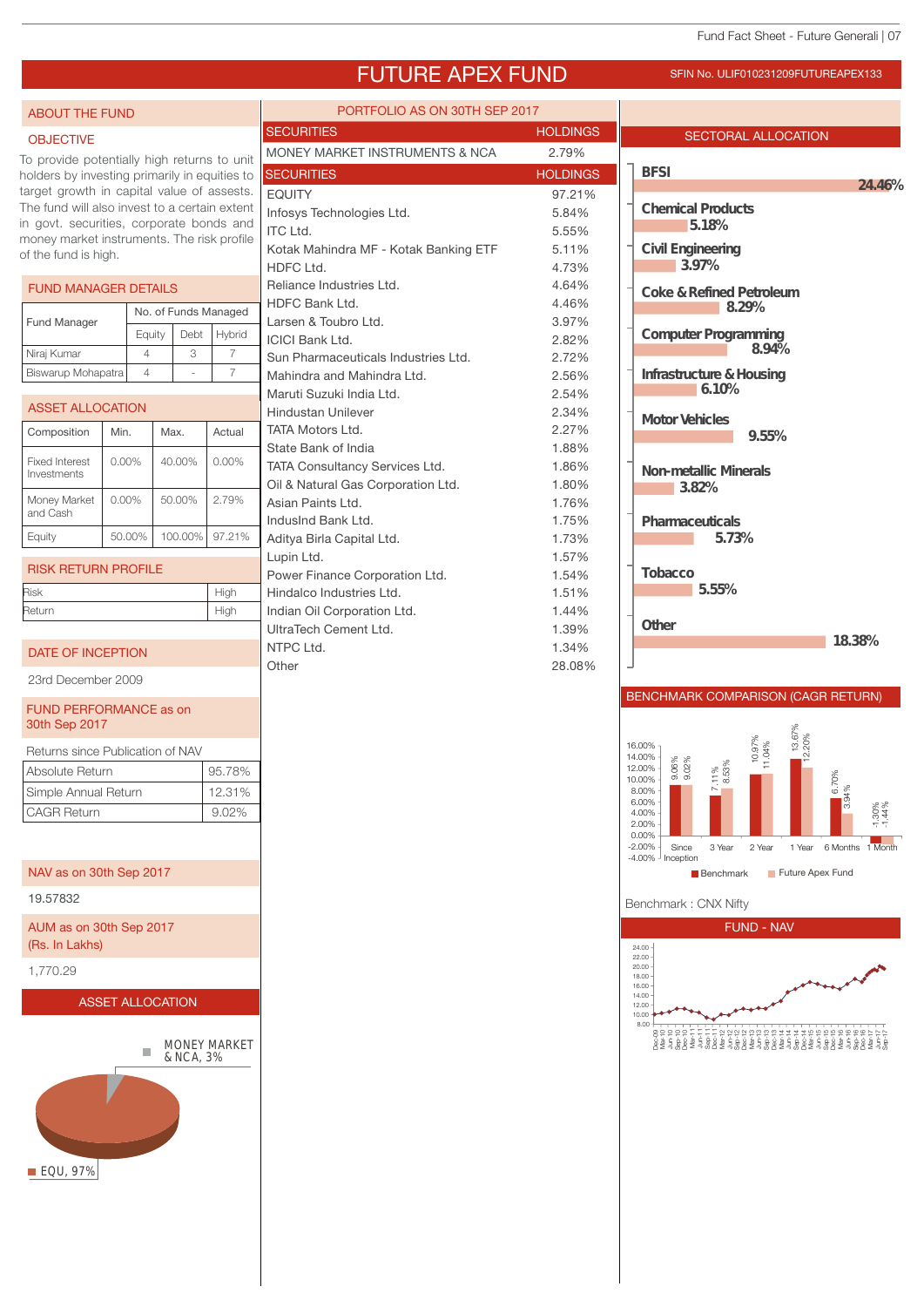## FUTURE OPPORTUNITY FUND SFIN NO. ULIF012090910FUTOPPORTU133

PORTFOLIO AS ON 30th SEP 2017

### ABOUT THE FUND

#### **OBJECTIVE**

To generate capital appreciation & provide long term growth oppurtunities by investing in a portfolio predominantly of equity & equity related instruments generally in S & P CNX Nifty stocks and to generate consistent returns by investing in debt & money market instruments. The risk profile of the fund is high.

#### FUND MANAGER DETAILS

| Fund Manager       | No. of Funds Managed |      |        |  |  |
|--------------------|----------------------|------|--------|--|--|
|                    | Equity               | Debt | Hybrid |  |  |
| Niraj Kumar        |                      | З    |        |  |  |
| Biswarup Mohapatra |                      |      |        |  |  |

#### ASSET ALLOCATION

| Min.     | Max.    | Actual   |
|----------|---------|----------|
| $0.00\%$ | 15.00%  | $0.00\%$ |
| $0.00\%$ | 20.00%  | 2.62%    |
| 80.00%   | 100.00% | 97.38%   |
|          |         |          |

Return High

High

| <b>RISK RETURN PROFILE</b> |  |
|----------------------------|--|
| l Risk                     |  |

#### DATE OF INCEPTION

9th September 2010

#### FUND PERFORMANCE AS ON 30TH SEP 2017

Returns since Publication of NAV

| Absolute Return         | 62.49% |
|-------------------------|--------|
| Simple Annual<br>Return | 8.86%  |
| <b>CAGR Return</b>      | 7.13%  |

#### NAV AS ON 30th SEP 2017

16.24921

AUM AS ON 30th Sep 2017 (Rs. In Lakhs)

10,335.14



MONEY MARKET  $\mathbb{R}^n$ 



| MONEY MARKET INSTRUMENTS & NCA        | 2.62%           |
|---------------------------------------|-----------------|
| <b>SECURITIES</b>                     | <b>HOLDINGS</b> |
| <b>EQUITY</b>                         | 97.38%          |
| ITC Ltd.                              | 5.88%           |
| Infosys Technologies Ltd.             | 5.86%           |
| HDFC Bank Ltd.                        | 4.92%           |
| HDFC Ltd.                             | 4.84%           |
| Reliance Industries Ltd.              | 4.63%           |
| Larsen & Toubro Ltd.                  | 4.10%           |
| Kotak Mahindra MF - Kotak Banking ETF | 4.05%           |
| Maruti Suzuki India Ltd.              | 2.83%           |
| <b>ICICI Bank Ltd.</b>                | 2.77%           |
| Sun Pharmaceuticals Industries Ltd.   | 2.74%           |
| Mahindra and Mahindra Ltd.            | 2.58%           |
| Hindustan Unilever                    | 2.38%           |
| TATA Motors I td.                     | 2.28%           |
| State Bank of India                   | 2.00%           |
| <b>TATA Consultancy Services Ltd.</b> | 1.86%           |
| Asian Paints Ltd.                     | 1.84%           |
| Oil & Natural Gas Corporation Ltd.    | 1.83%           |
| Aditya Birla Capital Ltd.             | 1.72%           |
| IndusInd Bank Ltd.                    | 1.68%           |
| Power Finance Corporation Ltd.        | 1.56%           |
| Lupin Ltd.                            | 1.56%           |
| Hindalco Industries Ltd.              | 1.47%           |
| Indian Oil Corporation Ltd.           | 1.44%           |
| UltraTech Cement Ltd.                 | 1.42%           |
| Castrol India Ltd.                    | 1.40%           |
| Other                                 | 27.74%          |





Benchmark : CNX Nifty

4.00%

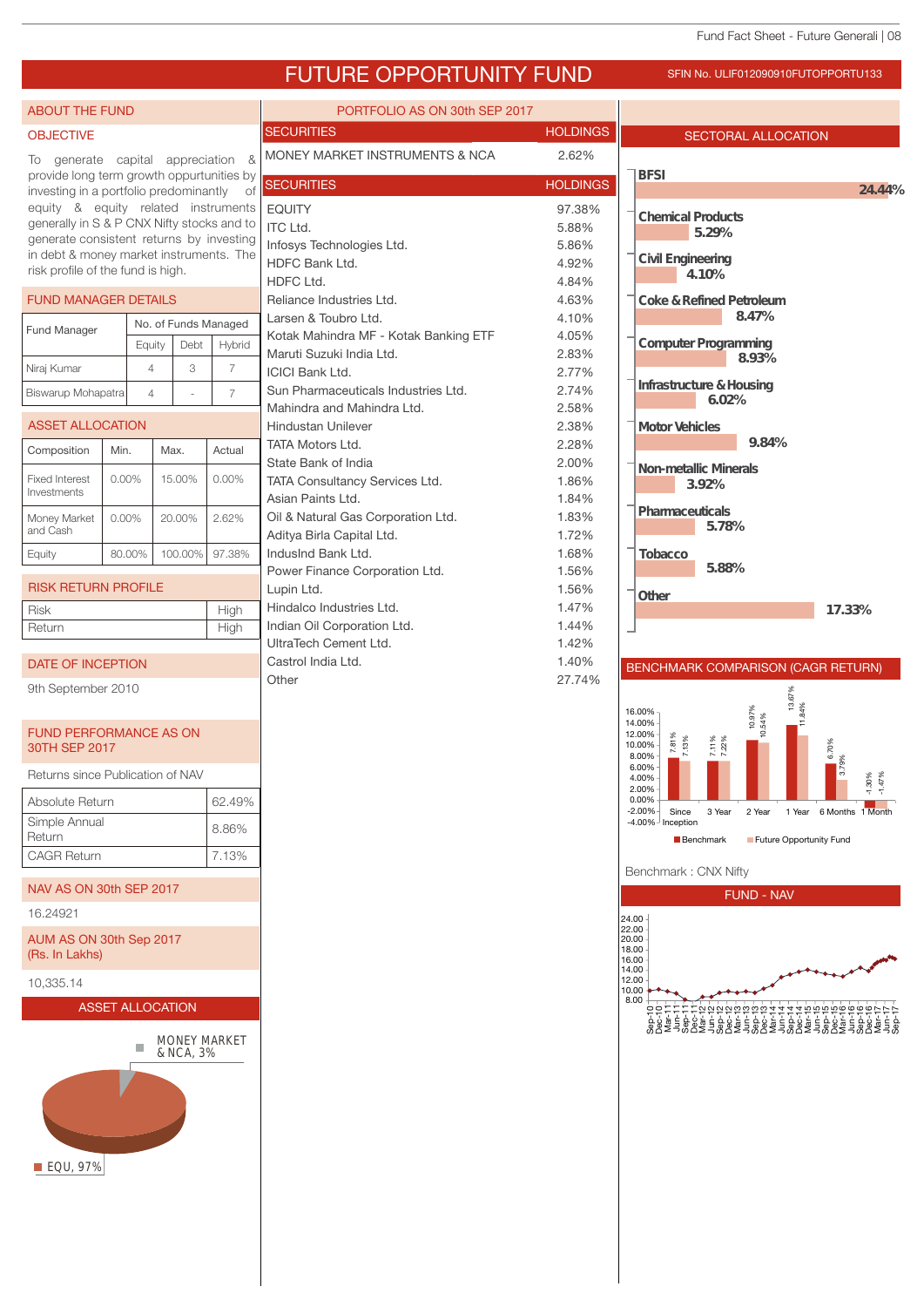**24.48%**

## FUTURE DYNAMIC GROWTH FUND SFIN NO. ULIF009121009FUTDYNAGTH133

ABOUT THE FUND

### **OBJECTIVE**

To maximise participation in an actively managed, well diversified equity portfolio of fundamentally strong blue-chip companies while using debt instruments to safeguard the interest of the policyholder.

#### **STRATEGY**

Investment in equities and debt instruments.

#### FUND MANAGER DETAILS

| <b>Fund Manager</b> | No. of Funds Managed |      |        |  |  |
|---------------------|----------------------|------|--------|--|--|
|                     | Equity               | Debt | Hybrid |  |  |
| Niraj Kumar         |                      | 3    |        |  |  |
| Biswarup Mohapatra  |                      |      |        |  |  |

#### ASSET ALLOCATION

| Composition                                                                | Min.     | Max.    | Actual |
|----------------------------------------------------------------------------|----------|---------|--------|
| Money Market<br>Instruments.<br>Government<br>Bonds and<br>Corporate Bonds | $0.00\%$ | 100.00% | 3.61%  |
| Equity                                                                     | $0.00\%$ | 100.00% | 96.39% |

- RISK RETURN PROFILE
- Risk High Return High

#### DATE OF INCEPTION

12th October 2009

#### FUND PERFORMANCE AS ON 30th SEP 2017

| Absolute Return         | 84.97% |
|-------------------------|--------|
| Simple Annual<br>Return | 10.75% |
| CAGR                    | 8.09%  |

#### NAV AS ON 30th SEP 2017

18.49682239

AUM AS ON 30th SEP 2017 (Rs. In Lakhs)

#### 2,080.13

ASSET ALLOCATION



| PORTFOLIO AS ON 30th SEP 2017         |                 |                                   |
|---------------------------------------|-----------------|-----------------------------------|
| <b>SECURITIES</b>                     | <b>HOLDINGS</b> | <b>SECTORAL ALLOCATION</b>        |
| MONEY MARKET INSTRUMENTS & NCA        | 3.61%           |                                   |
| <b>SECURITIES</b>                     | <b>HOLDINGS</b> | <b>BFSI</b>                       |
| <b>EQUITY</b>                         | 96.39%          |                                   |
| Infosys Technologies Ltd.             | 5.87%           | <b>Chemical Products</b>          |
| <b>ITC Ltd.</b>                       | 5.86%           | 540%                              |
| HDFC Bank Ltd.                        | 4.88%           | Civil Engineering                 |
| HDFC Ltd.                             | 4.84%           | 411%                              |
| Reliance Industries Ltd.              | 4.61%           |                                   |
| Larsen & Toubro Ltd.                  | 4.11%           | Coke & Refined Petroleum          |
| Maruti Suzuki India Ltd.              | 2.82%           | 844%                              |
| Sun Pharmaceuticals Industries Ltd.   | 2.75%           | Computer Programming              |
| <b>ICICI Bank Ltd.</b>                | 2.71%           | 897%                              |
| Mahindra and Mahindra Ltd.            | 2.58%           | Infrastructure&Housing            |
| <b>Hindustan Unilever</b>             | 2.39%           | 643%                              |
| <b>TATA Motors Ltd.</b>               | 2.27%           |                                   |
| Kotak Mahindra MF - Kotak Banking ETF | 2.06%           | Motor Vehicles<br>985%            |
| State Bank of India                   | 1.89%           |                                   |
| Asian Paints Ltd.                     | 1.88%           | Non-metallic Miherals             |
| <b>TATA Consultancy Services Ltd.</b> | 1.86%           | 398%                              |
| Oil & Natural Gas Corporation Ltd.    | 1.84%           | Pharmaceuticals                   |
| Aditya Birla Capital Ltd.             | 1.79%           | 582%                              |
| IndusInd Bank Ltd.                    | 1.72%           |                                   |
| Power Finance Corporation Ltd.        | 1.61%           | Tobacco<br>586%                   |
| Lupin Ltd.                            | 1.60%           |                                   |
| Hindalco Industries Ltd.              | 1.55%           | Other                             |
| Indian Oil Corporation Ltd.           | 1.45%           | 1666%                             |
| UltraTech Cement Ltd.                 | 1.44%           |                                   |
| Castrol India Ltd.                    | 1.39%           |                                   |
| Other                                 | 28.62%          | <b>BENCHMARK COMPARISON (CAGR</b> |

#### BENCHMARK COMPARISON (CAGR RETURN)



Benchmark : CNX Nifty

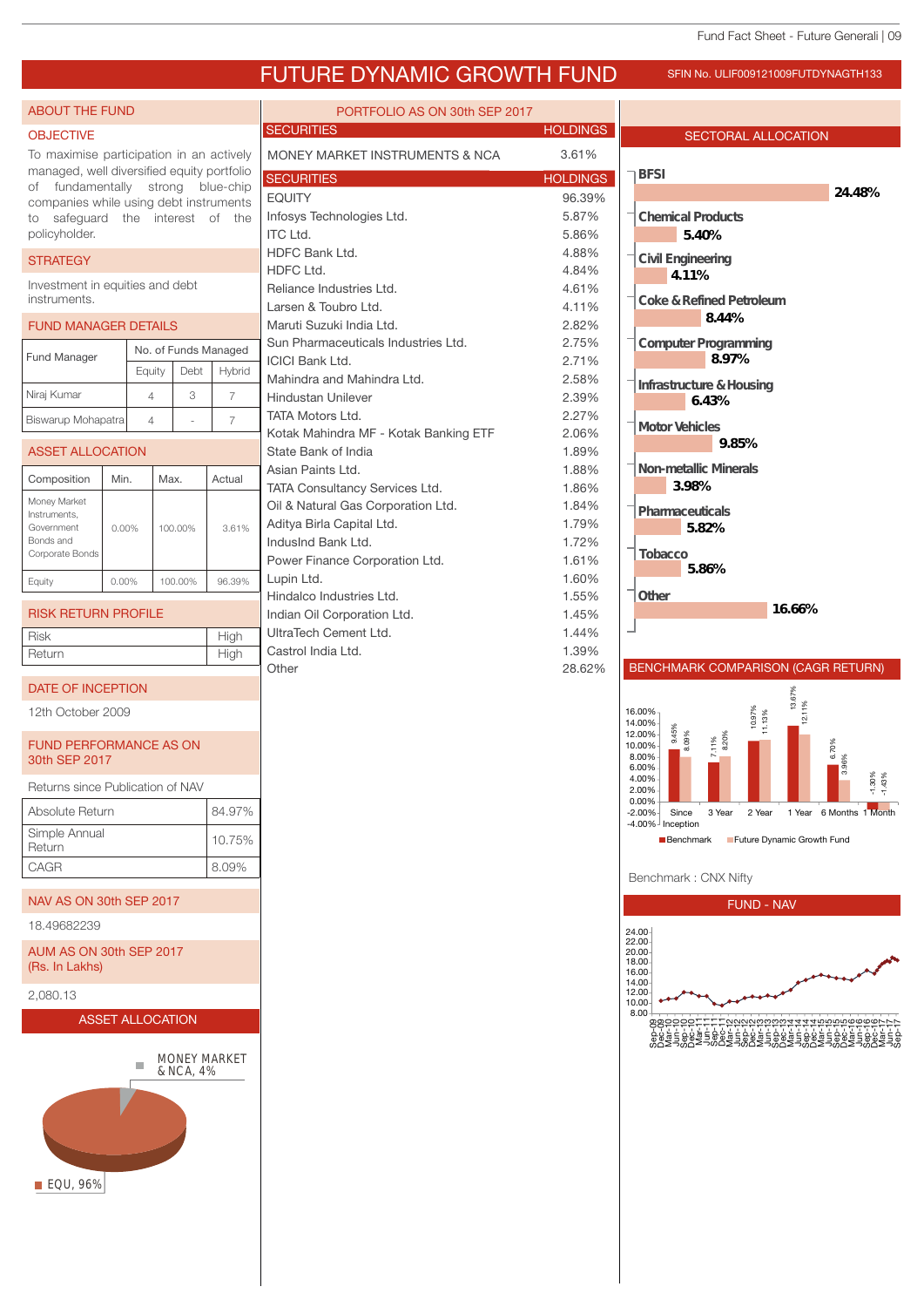FUTURE MAXIMISE FUND SFIN NO. ULIF004180708FUMAXIMIZE133

#### **NCD, 9%**  $F$  $O$ **MONEY MARKET**<br>& NCA 2%  $\blacksquare$  GSEC, 6% SECTORAL ALLOCATION PORTFOLIO AS ON 30th SEP 2017 SECURITIES **HOLDINGS** MONEY MARKET INSTRUMENTS & NCA 2.09% SECURITIES SECURITIES HOLDINGS SECURITIES **HOLDINGS** HOLDINGS GOVERNMENT SECURITIES 6.48% 8.38% Tamil Nadu SDL 27/01/2026 2.54% 8.67% Karnataka SDL 24/02/2026 1.28% 8.97% Central Government 05/12/2030 1.09% 8.17% Central Government 01/12/2044 0.65% 7.77% Kerala SDL 01/03/2027 0.63% Other 0.29% CORPORATE DEBT 8.94% 10.63% IOT Utkal Energy Services Ltd. 20/09/2028 3.60% 7.9% Reliance Ports & Terminals Ltd. 18/11/2026 2.07% 10.25% Reliance Gas Trans Infra Ltd. 22/08/2021 1.05% 8.25% Capital First Ltd. 14/07/2022 0.98% 7.90% Inland Waterways Authority of India 03/03/2027 0.62% 11.95% HDFC Ltd. 26/11/2018 0.50% Other 0.12% EQUITY 82.49% HDFC Bank Ltd. 6.09% Infosys Technologies Ltd. 5.01%  $\textsf{ITC Ltd.} \quad \textcolor{red}{\mathsf{4.98\%}}$ HDFC Ltd. 4.06% Reliance Industries Ltd. 3.90% Larsen & Toubro Ltd. 3.50% ICICI Bank Ltd. 3.05% Maruti Suzuki India Ltd. 2.34% Sun Pharmaceuticals Industries Ltd. 2.33% Mahindra and Mahindra Ltd. 2.17% TATA Motors Ltd. 1.94% Hindustan Unilever 1.91% State Bank of India 1.77% Kotak Mahindra MF - Kotak Banking ETF 1.66% TATA Consultancy Services Ltd. 1.58% IndusInd Bank Ltd. 1.57% Oil & Natural Gas Corporation Ltd. 1.55% Asian Paints Ltd. 1.50% Aditya Birla Capital Ltd. 1.43% Lupin Ltd. 1.37% Power Finance Corporation Ltd. 1.34% Axis Bank Ltd. 1.32% Hindalco Industries Ltd. 1.31% Indian Oil Corporation Ltd. 1.23% UltraTech Cement Ltd. 1.23% Other 23.36% ABOUT THE FUND OBJECTIVE To provide potentially high returns to unit holders by investing primarily in equities to target growth in capital value of assets. The fund will also be invested to a certain extent in govt. securities, corporate bonds and money market instruments. **STRATEGY** Investment in a spread of equities. Diversification by sector, industry and risk. RATING The rating of all the Corporate Debt in our portfolio is rated as AA or higher. DATE OF INCEPTION 18th July 2008 FUND PERFORMANCE AS ON 30th SEP 2017 NAV AS ON 30th SEP 2017 22.61719 AUM AS ON 30th JUN 2017 (Rs. In Lakhs) 8,421.52 MODIFIED DURATION (IN YEARS) 5.33 ASSET ALLOCATION FUND MANAGER DETAILS Equity Debt Hybrid Nirai Kumar  $\begin{array}{|c|c|c|c|c|c|} \hline \end{array}$  4  $\begin{array}{|c|c|c|c|c|} \hline \end{array}$  4  $\begin{array}{|c|c|c|c|c|} \hline \end{array}$  3  $\begin{array}{|c|c|c|c|c|} \hline \end{array}$  7 Fund Manager No. of Funds Managed RISK RETURN PROFILE Biswarup Mohapatra  $\begin{array}{|c|c|c|c|c|} \hline 4 & - & -7 \ \hline \end{array}$ Pankaj | - | 3 | 7 ASSET ALLOCATION Equity 50.00% 90.00% 82.49% Money Market 0.00% 40.00% 2.09% and Cash Fixed Interest 10.00% 50.00% 15.42% Investments Composition | Min. | Max. | Actual Risk High High Return High High Returns since Publication of NAV Absolute Return 126.17% Simple Annual Return 13.81% CAGR Return 9.35% FUND - NAV **BFSI Other Civil Engineering Chemical Products Coke & Refined Petroleum Tobacco Pharmaceuticals Motor Vehicles Infrastructure & Housing G-Sec Computer Programming 24.45% 4.29% 3.50% 6.48% 7.15% 7.62% 12.36% 8.26% 5.00% 4.98% 15.91%** DEBT RATING PROFILE  $\blacksquare$  54.80%  $\blacksquare$  54.80% ■ 5.92% **SOV AAA** AAA BENCHMARK COMPARISON 9.43% 8.42% 10.84% 12.71% 6.29% -1.05% 9.35% 7.60% 10.68% 11.82% 3.87% -1.31%  $-4.00%$ -2.00% 0.00% 2.00% 4.00% 6.00% 8.00% 10.00% 12.00% 14.00% Since Inception 3 Year 2 Year 1 Year 6 Months 1 Month Benchmark Future Maximise Fund Benchmark : CNX Nifty + CRISIL Composite Bond Index + CRISIL Liquid Fund Index 8.00 10.00 12.00 14.00 16.00 18.00 20.00 22.00 24.00 ම අන්තර් පරිසර් පරිසර් පරිසර් පරිසර් පරිසර් පරිසර් පරිසර් පරිසර් පරිසර් පරිසර් පරිසර් පරිසර් පරිසර් පරිසර්<br>අවුරුදි පරිසර් පරිසර් පරිසර් පරිසර් පරිසර් පරිසර් පරිසර් පරිසර් පරිසර් පරිසර්<br>නිර්මාණය පරිසර් පරිසර් පරිසර් පරිස

82%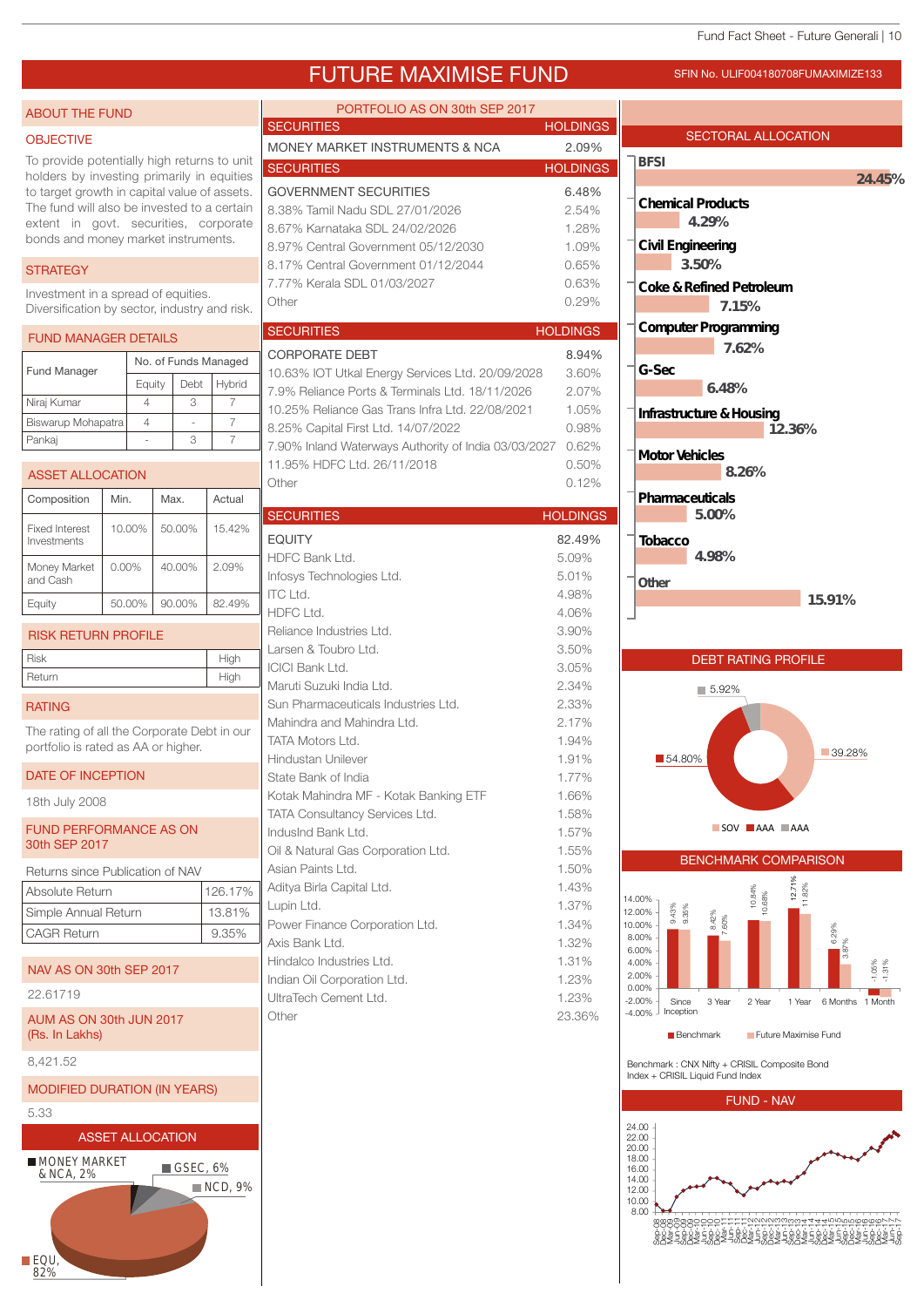#### Fund Fact Sheet - Future Generali | 11

Sep-08 Dec-08 Mar-09 Jun-09 Sep-09 Dec-09 Mar-10 Jun-10 Sep-10 Dec-10 Mar-11 Jun-11 Sep-11 Dec-11 Mar-12 Jun-12 Sep-12 Dec-12 Mar-13 Jun-13 Sep-13 Dec-13 Mar-14 Jun-14 Sep-14 Dec-14 Mar-15 Jun-15 Sep-15 Dec-15 Mar-16 Jun-16 Sep-16 Dec-16 Mar-17 Jun-17 Sep-17

8.00



| 4.84                                            |                                            |
|-------------------------------------------------|--------------------------------------------|
| <b>ASSET ALLOCATION</b>                         |                                            |
| <b>MONEY MARKET</b><br>& NCA, 4%<br>EQU,<br>53% | $\blacksquare$ GSEC, 3%<br><b>NCD, 40%</b> |

**OBJECTIVE** 

**STRATEGY** 

Fund Manager

RATING

and Cash

Investments

18th July 2008

30th SEP 2017

20.28996

(Rs. In Lakhs) 8,422.58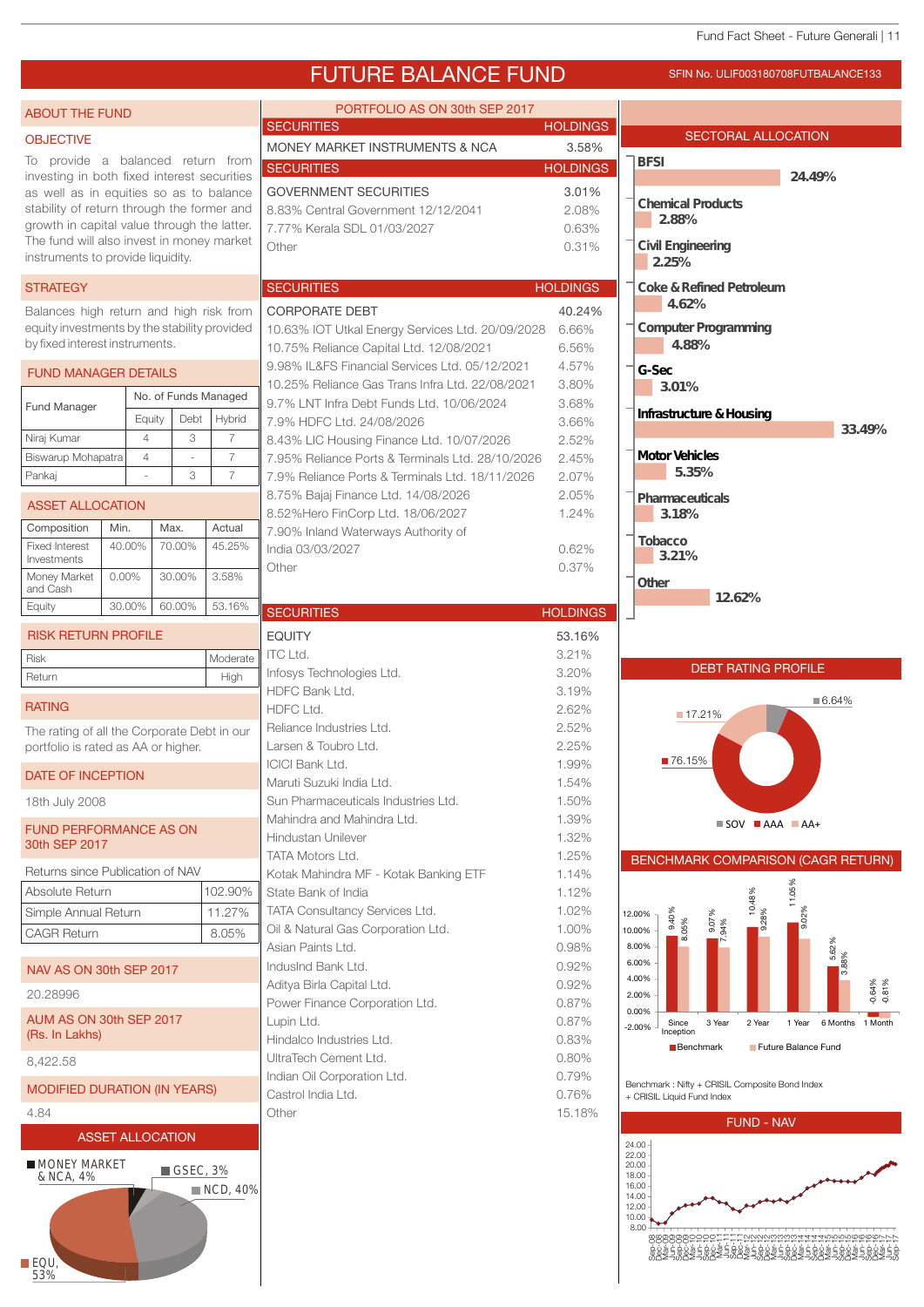## FUTURE NAV GUARANTEE FUND SFIN NO. ULIF011180510NAVGUARANT133

| <b>ABOUT THE FUND</b>                                             |                |                             |                | PORTFOLIO AS ON 30th SEP 2017                                       |                 |                                                                       |
|-------------------------------------------------------------------|----------------|-----------------------------|----------------|---------------------------------------------------------------------|-----------------|-----------------------------------------------------------------------|
| <b>OBJECTIVE</b>                                                  |                |                             |                | <b>SECURITIES</b>                                                   | <b>HOLDINGS</b> | SECTORAL ALLOCATION                                                   |
| To provide capital protection and                                 |                |                             |                | MONEY MARKET INSTRUMENTS & NCA                                      | 12.55%          |                                                                       |
| optimum returns based on model                                    |                |                             |                | <b>SECURITIES</b>                                                   | <b>HOLDINGS</b> | <b>BFSI</b><br>11.15%                                                 |
| involving systematic asset allocation and<br>dynamic rebalancing. |                |                             |                | <b>GOVERNMENT SECURITIES</b>                                        | 33.87%          | <b>Chemical Products</b>                                              |
|                                                                   |                |                             |                | 8.72% Andhra Pradesh SDL 06/02/2023                                 | 11.47%          | 1.63%                                                                 |
| <b>FUND MANAGER DETAILS</b>                                       |                |                             |                | 8.87% Tamil Nadu SDL 16/10/2024<br>8.08% West Bengal SDL 25/02/2025 | 5.81%<br>4.46%  |                                                                       |
|                                                                   |                | No. of Funds Managed        |                | 8.15% Gujarat SDL 23/09/2025                                        | 3.92%           | <b>Civil Engineering</b><br>1.43%                                     |
| Fund Manager                                                      | Equity         | Debt                        | Hybrid         | 9.4% Madhya Pradesh SDL 30/01/2024                                  | 2.97%           |                                                                       |
| Niraj Kumar                                                       | $\overline{4}$ | 3                           | $\overline{7}$ | 8.94% Gujarat SDL 24/09/2024                                        | 2.91%           | Coke & Refined Petroleum<br>286%                                      |
| Biswarup Mohapatra                                                | $\overline{4}$ |                             | $\overline{7}$ | 8.98% West Bengal SDL 23/07/2024                                    | 2.33%           |                                                                       |
| Pankaj                                                            |                | 3                           | $\overline{7}$ |                                                                     |                 | Computer Programming<br>31%                                           |
|                                                                   |                |                             |                | <b>SECURITIES</b>                                                   | <b>HOLDINGS</b> |                                                                       |
| <b>ASSET ALLOCATION</b>                                           |                |                             |                | <b>CORPORATE DEBT</b>                                               | 20.20%          | G-Sec                                                                 |
| Composition                                                       | Min.           | Max.                        | Actual         | 8.7% HDFC Ltd. 18/05/2020                                           | 7.72%           | 3387%                                                                 |
| Fixed Income<br>includina                                         | $0.00\%$       | 100.00%                     | 66.62%         | 8.75% LIC Housing Finance Ltd. 12/02/2021                           | 5.57%           | Infrastructure&Housing                                                |
| Money Market                                                      |                |                             |                | 10.25% Reliance Gas Trans Infra Ltd. 22/08/2021                     | 4.68%           | 2084%                                                                 |
| Instruments                                                       |                |                             |                | 8.38% Power Finance Corporation Ltd. 27/04/2020                     | 1.64%           |                                                                       |
| Equity                                                            | $0.00\%$       | 100.00% 33.38%              |                | 10.5% M&M Financial Services Ltd. 13/12/2021                        | 0.59%           | Motor Vehicles                                                        |
| <b>RISK RETURN PROFILE</b>                                        |                |                             |                | <b>SECURITIES</b>                                                   | <b>HOLDINGS</b> | 356%                                                                  |
| <b>Risk</b>                                                       |                |                             | Low to medium  |                                                                     |                 | Pharmaceuticals                                                       |
| Return                                                            |                |                             | Low to medium  | <b>EQUITY</b>                                                       | 33.38%          | 1.98%                                                                 |
|                                                                   |                |                             |                | HDFC Bank Ltd.<br><b>ITC Ltd.</b>                                   | 2.75%<br>2.17%  |                                                                       |
| <b>RATING</b>                                                     |                |                             |                | Infosys Technologies Ltd.                                           | 2.07%           | Tobacco                                                               |
| The rating of all the Corporate Debt in our                       |                |                             |                | Reliance Industries Ltd.                                            | 1.50%           | 217%                                                                  |
| portfolio is rated as AA or higher.                               |                |                             | HDFC Ltd.      | 1.48%                                                               |                 |                                                                       |
| DATE OF INCEPTION                                                 |                |                             |                | Larsen & Toubro Ltd.                                                | 1.43%           | Other<br>17.34%                                                       |
| 18th May 2010                                                     |                |                             |                | Maruti Suzuki India Ltd.                                            | 1.28%           |                                                                       |
|                                                                   |                |                             |                | <b>ICICI Bank Ltd.</b>                                              | 1.15%           |                                                                       |
| <b>FUND PERFORMANCE AS ON</b>                                     |                |                             |                | Mahindra and Mahindra Ltd.                                          | 1.05%           | <b>DEBT RATING PROFILE</b>                                            |
| 30th SEP 2017                                                     |                |                             |                | State Bank of India                                                 | 0.97%           | $0.90\%$                                                              |
| Returns since Publication of NAV                                  |                |                             |                | Sun Pharmaceuticals Industries Ltd.                                 | 0.91%           |                                                                       |
| Absolute Return                                                   |                |                             | 51.04%         | Axis Bank Ltd.                                                      | 0.85%           |                                                                       |
| Simple Annual Return                                              |                |                             | 6.95%          | <b>TATA Motors Ltd.</b>                                             | 0.78%           | $-51.91%$                                                             |
| <b>CAGR Return</b>                                                |                |                             | 5.78%          | Hindustan Unilever                                                  | 0.76%           | ■47.19%                                                               |
|                                                                   |                |                             |                | IndusInd Bank Ltd.                                                  | 0.72%           |                                                                       |
| <b>HIGHEST NAV GUARANTEED</b>                                     |                |                             |                | Lupin Ltd.<br>TATA Consultancy Services Ltd.                        | 0.71%<br>0.68%  |                                                                       |
| 15.34243                                                          |                |                             |                | Asian Paints Ltd.                                                   | 0.66%           | $\blacksquare$ SOV $\blacksquare$ AAA $\blacksquare$ AA+              |
|                                                                   |                |                             |                | Oil & Natural Gas Corporation Ltd.                                  | 0.63%           |                                                                       |
| NAV AS ON 30th SEP 2017                                           |                |                             |                | Castrol India Ltd.                                                  | 0.56%           | <b>FUND - NAV</b>                                                     |
| 15.10389                                                          |                |                             |                | UltraTech Cement Ltd.                                               | 0.51%           | 24.00                                                                 |
| AUM AS ON 30th SEP 2017                                           |                |                             |                | Aditya Birla Capital Ltd.                                           | 0.49%           | 22.00<br>20.00                                                        |
| (Rs. In Lakhs)                                                    |                |                             |                | Lakshmi Vilas Bank Ltd.                                             | 0.47%           | 18.00<br>16.00                                                        |
|                                                                   |                |                             |                | Indian Oil Corporation Ltd.                                         | 0.47%           | 14.00<br>12.00                                                        |
| 1,883.26                                                          |                |                             |                | Hindalco Industries Ltd.                                            | 0.46%           | 10.00<br>8.00                                                         |
| <b>Modified Duration (In Years)</b>                               |                |                             |                | Other                                                               | 7.87%           | 222222222214122424                                                    |
| 3.37                                                              |                |                             |                |                                                                     |                 | ゠゠ゖゖヹ゠ゖゕヿヹ゠ゖゖヸ゠ゖゖゖ゠゠ゖゖゖ゠゠ゖゖゖ゠゠ゖゖゖ゠<br>゠゙ゕゖヹ゠ゕゟヹ゠ゖゖゖ゠゠ゖゖゖ゠゠ゖゖゖ゠゠ゖゖゖ゠゠ゖ |
|                                                                   |                |                             |                |                                                                     |                 | No comparable benchmark available for the fund                        |
| <b>ASSET ALLOCATION</b>                                           |                |                             |                |                                                                     |                 |                                                                       |
|                                                                   |                |                             |                |                                                                     |                 |                                                                       |
|                                                                   |                | Money Market &<br>$NCA$ 13% |                |                                                                     |                 |                                                                       |

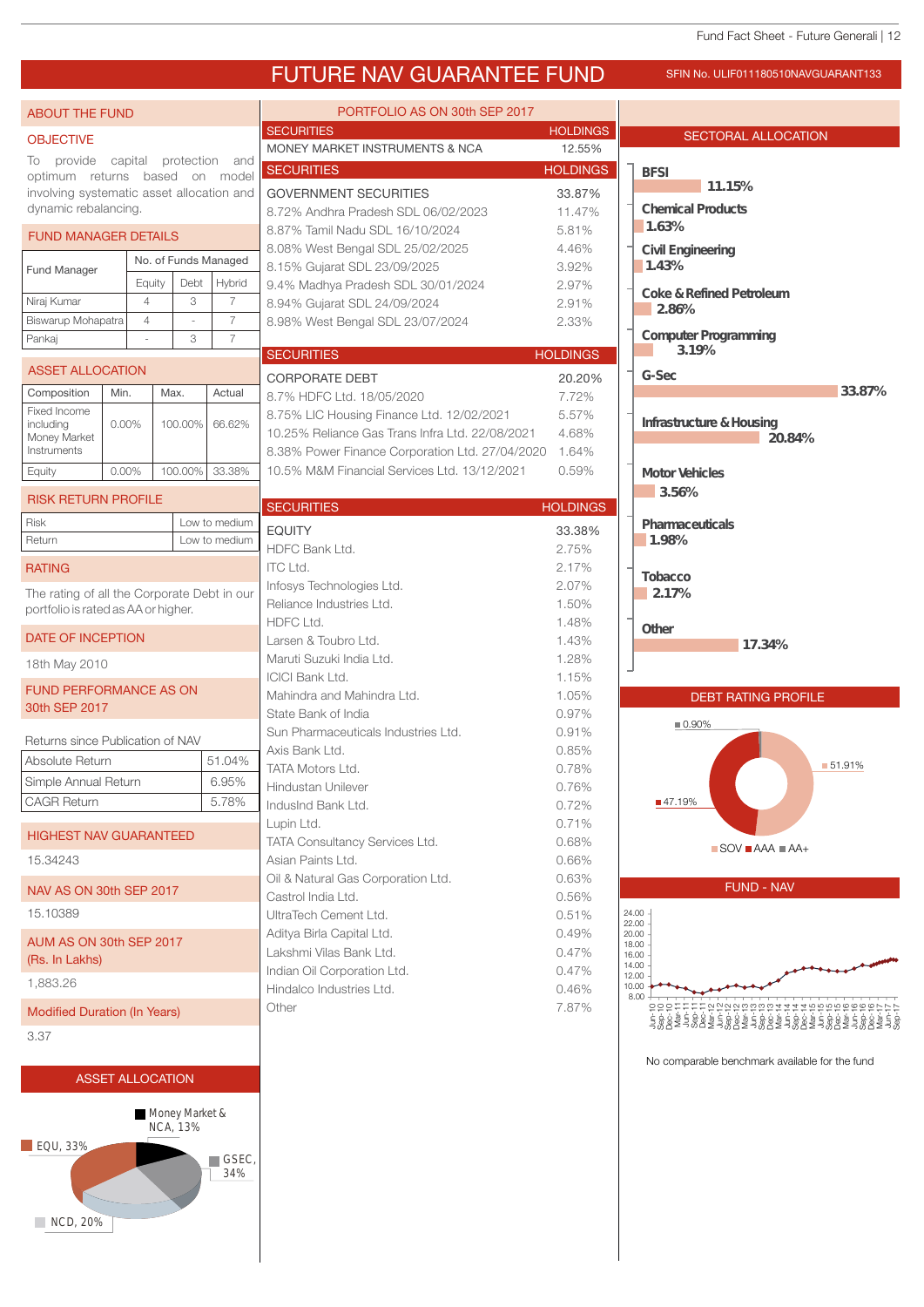#### Fund Fact Sheet - Future Generali | 13

#### FUTURE INCOME FUND SFIN NO. ULIF002180708FUTUINCOME133 PORTFOLIO AS ON 30th SEP 2017 ABOUT THE FUND SECURITIES **HOLDINGS** SECTORAL ALLOCATION OBJECTIVE MONEY MARKET INSTRUMENTS & NCA 3.98% To provide stable returns by investing in SECURITIES **HOLDINGS** BASIC METALS assets of relatively low to moderate level of risk. The interest credited will be a 2.59% GOVERNMENT SECURITIES 39.79% major component of the fund's return. 6.79% Central Government 15/05/2027 5.25% The fund will invest primarily in fixed **BFSI** 7.92% West Bengal SDL 15/03/2027 3.55% interest securities, such as Govt. 23.90% 9.23% Central Government 23/12/2043 3.17% securities of medium to long duration and 8.67% Maharashtra SDL 24/02/2026 2.83% Corporate Bonds and money market G-SEC instruments for liquidity. 8.20% Gujarat SDL 09/12/2025 2.76% 39.79% 7.47% Chhattisgarh SDL 27/09/2027 2.68% **STRATEGY** 9.71% Haryana SDL 12/03/2024 2.24% Infrastructure & Housing Investments in assets of low or 7.77% Kerala SDL 01/03/2027 2.16% 29.73% moderate risk. 8.67% Karnataka SDL 24/02/2026 2.05% **Other** 9.39% Karnataka SDL 23/10/2023 1.95% FUND MANAGER DETAILS 3.98% 9.55% Andhra Pradesh SDL 11/09/2023 1.75% No. of Funds Managed Fund Manager 8.08% West Bengal SDL 25/02/2025 1.64% Equity Debt Hybrid 9.71% Andhra Pradesh SDL 12/03/2024 1.51% Niraj Kumar 4 3 8.06% Tamil Nadu SDL 15/04/2025 1.33% Pankaj | - | 3 | 7 8.17% Central Government 01/12/2044 1.20% FUND - NAV 9.18% Andhra Pradesh SDL 28/05/2024 1.10% ASSET ALLOCATION 8.28% Maharashtra SDL 29/07/2025 0.62% 2.59% Composition Min. Max. Actual 9.48% West Bengal SDL 17/07/2023 0.58%  $16.12%$ Fixed Interest 50.00% 100.00% 96.02% 9.4% Madhya Pradesh SDL 30/01/2024 0.52% Investments Money Market | 0.00% | 50.00% | 3.98% Other 0.91%  $\sqrt{39.74\%}$ and Cash Equity | 0.00% | 0.00% | 0.00%  $\blacksquare$  41.54% SECURITIES **HOLDINGS** RISK RETURN PROFILE CORPORATE DEBT 56.22% Risk Low 8.75% Bajaj Finance Ltd. 14/08/2026 4.56%  $\blacksquare$  SOV  $\blacksquare$  AAA  $\blacksquare$  AA+  $\blacksquare$  AA Return Low 7.95% Reliance Ports & Terminals Ltd. 28/10/2026 4.29% 9.8% LNT Finance Ltd. 21/12/2022 4.16% RATING 7.9% Reliance Ports & Terminals Ltd. 18/11/2026 3.53% BENCHMARK COMPARISON (CAGR RETURN) The rating of all the Corporate Debt in our 10.63% IOT Utkal Energy Services Ltd. 20/07/2028 3.38% portfolio is rated as AA or higher. 8.52%Hero FinCorp Ltd. 18/06/2027 3.10% 8.57%<br>| 10.24%<br>| 10.65%<br>| 9.71%<br>| 7.94%  $0.048%$ <br>  $0.14%$ <br>  $0.14%$ <br>  $0.70%$ <br>  $0.89%$ <br>  $0.88%$ <br>  $0.48%$ <br>  $0.48%$ <br>  $0.48%$ <br>  $0.48%$ 10.25% Reliance Gas Trans Infra Ltd. 22/08/2021 3.10% 12.00% DATE OF INCEPTION 10.00% 9% Indiabulls Housing Finance Ltd. 30/06/2026 2.85% 18th July 2008 8.00% 8.85% Indiabulls Housing Finance Ltd. 25/09/2026 2.83% 4.43% 6.00% 8.32% Tata Sons Ltd. 21/05/2023 2.73% FUND PERFORMANCE AS ON 4.00% 30th SEP 2017 9.37% TATA Capital Financial Services Ltd. 31/03/25 2.71% -0.07% 2.00% 8.45% Sundaram Finance Ltd. 07/06/2027 2.71% 0.00% Returns since Publication of NAV 10.63% IOT Utkal Energy Services Ltd. 20/09/2028 2.70% 3 Year 2 Year 1 Year 6 Months 1 Month Since Inception -2.00% Absolute Return 143.62% 8.15% Tata Steel Ltd. 01/10/2026 2.59% **Benchmark Future Income Fund** Simple Annual Return 15.72% 8.25% Capital First Ltd. 14/07/2022 2.25% 7.90% Inland Waterways Authority of India 03/03/27 2.16% CAGR Return 10.24% 8.43% LIC Housing Finance Ltd. 10/07/2026 1.60% Benchmark : CRISIL Composite Bond Index NAV AS ON 30th SEP 2017 9.7% LNT Infra Debt Funds Ltd. 10/06/2024 1.32% FUND - NAV 10.5% M&M Financial Services Ltd. 13/12/2021 1.21% 24.36185 7.9% HDFC Ltd. 24/08/2026 1.07% 24.00 AUM AS ON 30th SEP 2017 9.98% IL&FS Financial Services Ltd. 05/12/2021 0.80% 22.00 20.00 (Rs. In Lakhs) 18.00 Other 0.58% 14.00 16.00 19,215.14 12.00  $10.00$ MODIFIED DURATION (IN YEARS) 8.00 Sep-08 Dec-08 Mar-09 Jun-09 Sep-09 Dec-09 Mar-10 Jun-10 Sep-10 Dec-10 Mar-11 Jun-11 Sep-11 Dec-11 Mar-12 Jun-12 Sep-12 Dec-12 Mar-13 Jun-13 Sep-13 Dec-13 Mar-14 Jun-14 Sep-14 Dec-14 Mar-15 Jun-15 Sep-15 Dec-15 Mar-16 Jun-16 Sep-16 Dec-16 Mar-17 Jun-17 Sep-175.55 ASSET ALLOCATION **MONEY MARKET**  $\blacksquare$  $R$ , NCA,  $4\%$ NCD, 56%

GSEC, 40%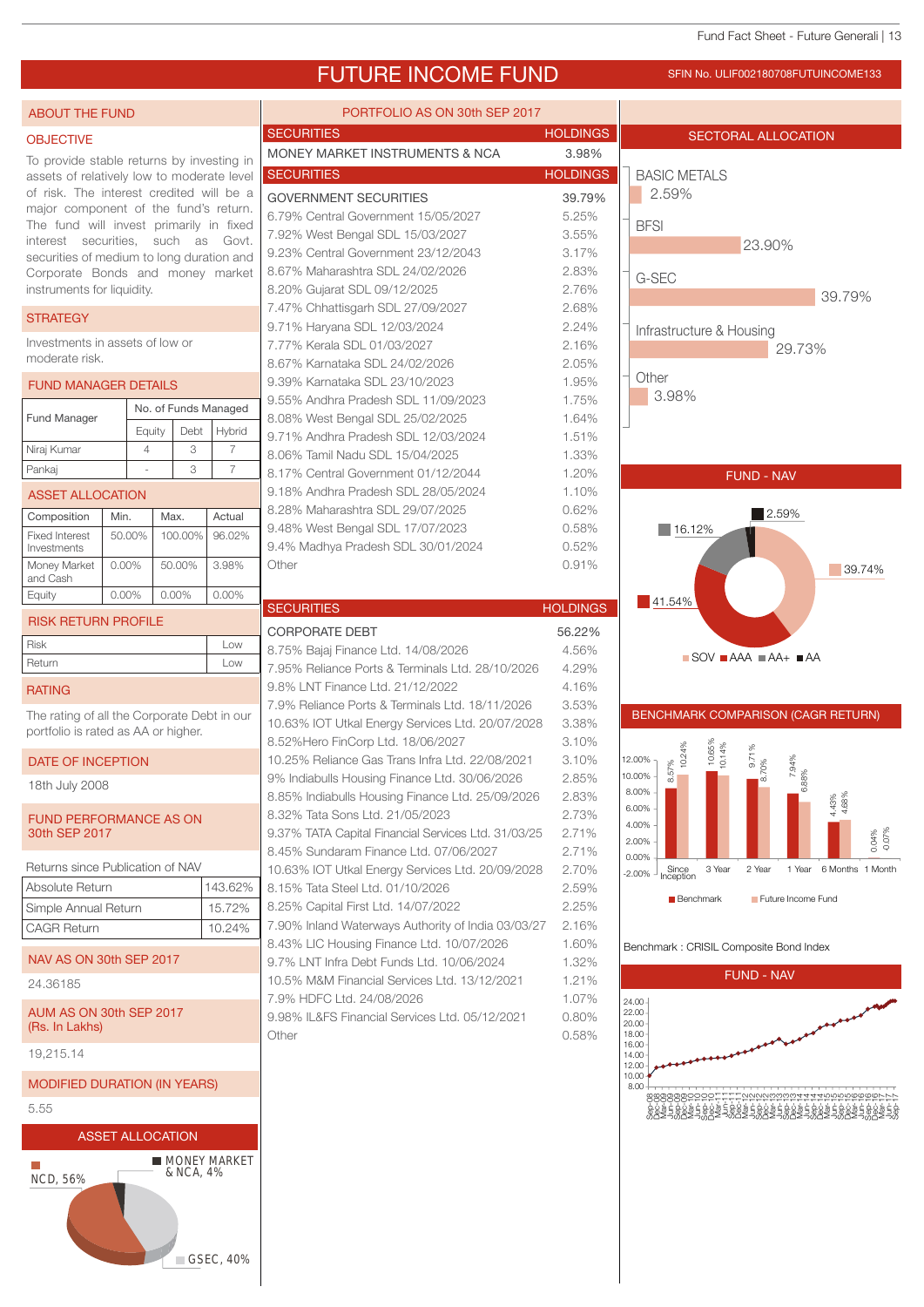#### Fund Fact Sheet - Future Generali | 14

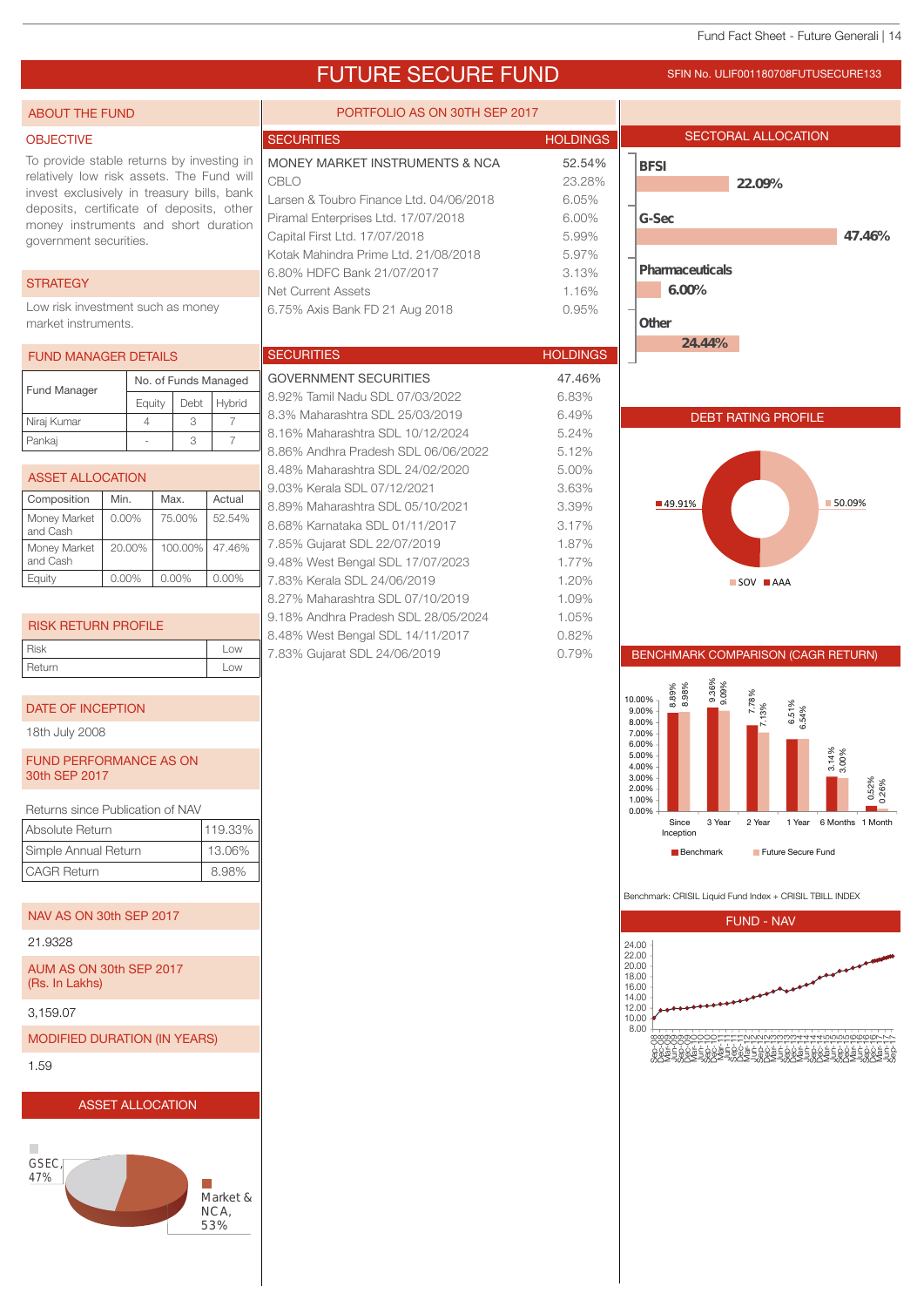## FUTURE PENSION ACTIVE FUND SFIN NO. ULIF008201008FUPENACTIV133

| <b>ABOUT THE FUND</b>                     |                          |           |         |                          | PORTFOLIO AS ON 30th SEP 2017                        |                 |                                                                 |                         |
|-------------------------------------------|--------------------------|-----------|---------|--------------------------|------------------------------------------------------|-----------------|-----------------------------------------------------------------|-------------------------|
| <b>OBJECTIVE</b>                          |                          |           |         |                          | <b>SECURITIES</b>                                    | <b>HOLDINGS</b> | SECTORAL ALLOCATION                                             |                         |
| Provision of high expected returns with a |                          |           |         |                          | MONEY MARKET INSTRUMENTS & NCA                       | 3.73%           |                                                                 |                         |
| high probability of negative return.      |                          |           |         |                          | <b>SECURITIES</b>                                    | <b>HOLDINGS</b> | <b>BFSI</b>                                                     | 2447%                   |
| <b>FUND MANAGER DETAILS</b>               |                          |           |         |                          | <b>EQUITY</b>                                        | 96.27%          | <b>Chemical Products</b>                                        |                         |
|                                           |                          |           |         |                          | ITC Ltd.                                             | 5.89%           | 538%                                                            |                         |
| Fund Manager                              |                          |           |         | No. of Funds Managed     | Infosys Technologies Ltd.<br>HDFC Ltd.               | 5.87%<br>4.74%  | Civil Engineering                                               |                         |
|                                           | Equity<br>$\overline{4}$ |           | Debt    | Hybrid<br>$\overline{7}$ | HDFC Bank Ltd.                                       | 4.73%           | 410%                                                            |                         |
| Niraj Kumar<br>Biswarup Mohapatra         | $\overline{4}$           |           | 3       | $\overline{7}$           | Reliance Industries Ltd.                             | 4.61%           | Coke & Refined Petroleum                                        |                         |
|                                           |                          |           |         |                          | Larsen & Toubro Ltd.                                 | 4.10%           | 846%                                                            |                         |
| <b>ASSET ALLOCATION</b>                   |                          |           |         |                          | <b>ICICI Bank Ltd.</b>                               | 2.81%           | Computer Programming                                            |                         |
| Composition                               | Min.                     | Max.      |         | Actual                   | Maruti Suzuki India Ltd.                             | 2.80%           | 899%                                                            |                         |
| Money Market                              |                          |           |         |                          | Sun Pharmaceuticals Industries Ltd.                  | 2.75%           |                                                                 |                         |
| Instruments,<br>Government                | $0.00\%$                 | 40.00%    |         | 3.73%                    | Mahindra and Mahindra Ltd.                           | 2.59%           | Infrastructure & Housing<br>643%                                |                         |
| Bonds and                                 |                          |           |         |                          | <b>Hindustan Unilever</b><br><b>TATA Motors Ltd.</b> | 2.39%<br>2.28%  |                                                                 |                         |
| Corporate<br><b>Bonds</b>                 |                          |           |         |                          | Kotak Mahindra MF - Kotak Banking ETF                | 2.02%           | Motor Vehicles<br>986%                                          |                         |
| Equity                                    | 60.00%                   |           | 100.00% | 96.27%                   | State Bank of India                                  | 2.00%           |                                                                 |                         |
|                                           |                          |           |         |                          | TATA Consultancy Services Ltd.                       | 1.87%           | Non-metallic Mherals<br>397%                                    |                         |
| <b>RISK RETURN PROFILE</b>                |                          |           |         |                          | Asian Paints Ltd.                                    | 1.87%           |                                                                 |                         |
| <b>Risk</b>                               |                          |           |         | Very High                | Oil & Natural Gas Corporation Ltd.                   | 1.83%           | Pharmaceuticals<br>581%                                         |                         |
| Return                                    |                          |           |         | High                     | Aditya Birla Capital Ltd.                            | 1.76%           |                                                                 |                         |
|                                           |                          |           |         |                          | Power Finance Corporation Ltd.<br>IndusInd Bank Ltd. | 1.62%<br>1.61%  | Tobacco<br>58%                                                  |                         |
| DATE OF INCEPTION                         |                          |           |         |                          | Lupin Ltd.                                           | 1.60%           |                                                                 |                         |
| 20th October 2008                         |                          |           |         |                          | Hindalco Industries Ltd.                             | 1.53%           | Other<br>1665%                                                  |                         |
| <b>FUND PERFORMANCE AS ON</b>             |                          |           |         |                          | Indian Oil Corporation Ltd.                          | 1.45%           |                                                                 |                         |
| 30th SEP 2017                             |                          |           |         |                          | UltraTech Cement Ltd.                                | 1.43%           |                                                                 |                         |
|                                           |                          |           |         |                          | Castrol India Ltd.                                   | 1.39%           | BENCHMARK COMPARISON (CAGR RETURN)                              |                         |
| Returns since Publication of NAV          |                          |           |         |                          | Other                                                | 28.73%          | 13.67%<br>12.03%<br>14.32%<br>13.93%                            |                         |
| Absolute Return                           |                          |           |         | 219.26%                  |                                                      |                 | 10.97%<br>10.93%<br>16.00%<br>14.00%                            |                         |
| Simple Annual Return                      |                          |           |         | 24.63%                   |                                                      |                 | 12.00%<br>7.11%<br>7.12%<br>10.00%                              |                         |
| <b>CAGR Return</b>                        |                          |           |         | 13.93%                   |                                                      |                 | 8.00%                                                           | 6.70%<br>3.88%          |
|                                           |                          |           |         |                          |                                                      |                 | 6.00%<br>4.00%<br>2.00%                                         | $-1.30\%$               |
| NAV AS ON 30th SEP 2017                   |                          |           |         |                          |                                                      |                 | 0.00%                                                           |                         |
| 31.92624                                  |                          |           |         |                          |                                                      |                 | -2.00%<br>Since<br>3 Year<br>2 Year<br>$-4.00\%$<br>J Inception | 1 Year 6 Months 1 Month |
|                                           |                          |           |         |                          |                                                      |                 | Benchmark<br>Future Pension Active Fund                         |                         |
| AUM AS ON 30th SEP 2017<br>(Rs. In Lakhs) |                          |           |         |                          |                                                      |                 | Benchmark: CNX Nifty                                            |                         |
| 1,192.66                                  |                          |           |         |                          |                                                      |                 | <b>FUND - NAV</b>                                               |                         |
|                                           |                          |           |         |                          |                                                      |                 | 35.00                                                           |                         |
|                                           | <b>ASSET ALLOCATION</b>  |           |         |                          |                                                      |                 | 32.00<br>29.00                                                  |                         |
|                                           |                          |           |         |                          |                                                      |                 | 26.00<br>23.00                                                  |                         |
|                                           |                          | & NCA, 4% |         | <b>MONEY MARKET</b>      |                                                      |                 | 20.00<br>17.00<br>14.00                                         |                         |
|                                           |                          |           |         |                          |                                                      |                 | 11.00<br>8.00                                                   |                         |
|                                           |                          |           |         |                          |                                                      |                 |                                                                 |                         |
|                                           |                          |           |         |                          |                                                      |                 |                                                                 |                         |
|                                           |                          |           |         |                          |                                                      |                 |                                                                 |                         |
|                                           |                          |           |         |                          |                                                      |                 |                                                                 |                         |
| EQU, 96%                                  |                          |           |         |                          |                                                      |                 |                                                                 |                         |
|                                           |                          |           |         |                          |                                                      |                 |                                                                 |                         |
|                                           |                          |           |         |                          |                                                      |                 |                                                                 |                         |
|                                           |                          |           |         |                          |                                                      |                 |                                                                 |                         |
|                                           |                          |           |         |                          |                                                      |                 |                                                                 |                         |
|                                           |                          |           |         |                          |                                                      |                 |                                                                 |                         |
|                                           |                          |           |         |                          |                                                      |                 |                                                                 |                         |
|                                           |                          |           |         |                          |                                                      |                 |                                                                 |                         |
|                                           |                          |           |         |                          |                                                      |                 |                                                                 |                         |
|                                           |                          |           |         |                          |                                                      |                 |                                                                 |                         |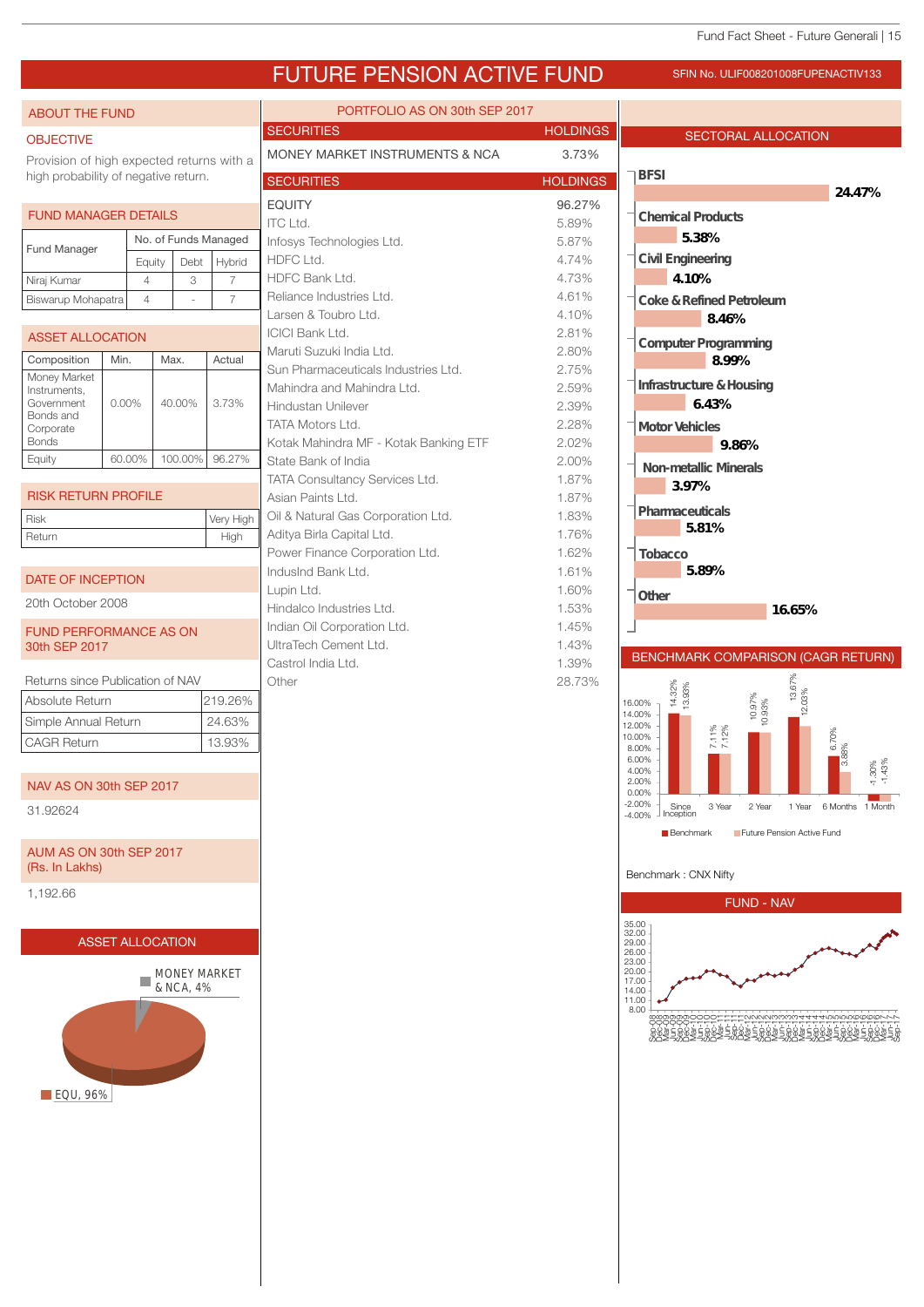

**EQU, 63%**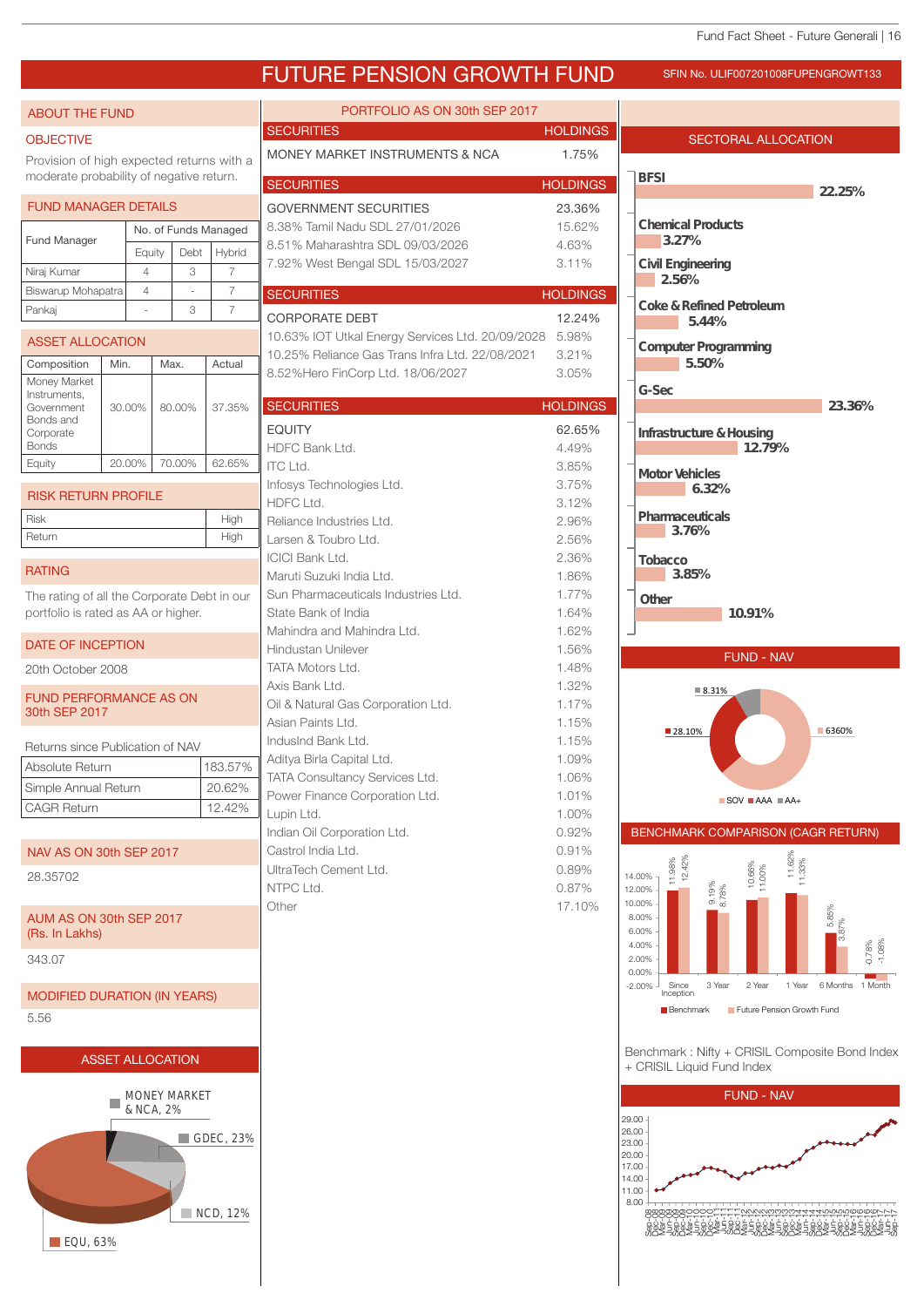| <b>ABOUT THE FUND</b>                                                  |                |                         |                  | PORTFOLIO AS ON 30th SEP 2017                                                                   |                 |                                                                               |
|------------------------------------------------------------------------|----------------|-------------------------|------------------|-------------------------------------------------------------------------------------------------|-----------------|-------------------------------------------------------------------------------|
| <b>OBJECTIVE</b>                                                       |                |                         |                  | <b>SECURITIES</b>                                                                               | <b>HOLDINGS</b> | <b>SECTORAL ALLOCATION</b>                                                    |
| Preservation                                                           | of nominal     |                         | value of         | MONEY MARKET INSTRUMENTS & NCA                                                                  | 6.86%           |                                                                               |
| contributions along with a low exposure                                |                |                         |                  | <b>SECURITIES</b>                                                                               | <b>HOLDINGS</b> | <b>BFSI</b>                                                                   |
| to high expected return, with a low<br>probability of negative return. |                |                         |                  | <b>GOVERNMENT SECURITIES</b>                                                                    | 50.99%          | 1980%                                                                         |
|                                                                        |                |                         |                  | 8.08% Maharashtra SDL 15/06/2026                                                                | 37.31%          | <b>Chemical Products</b>                                                      |
| <b>FUND MANAGER DETAILS</b>                                            |                |                         |                  | 8.67% Karnataka SDL 24/02/2026                                                                  | 7.69%           | 082%                                                                          |
|                                                                        |                | No. of Funds Managed    |                  | 7.92% West Bengal SDL 15/03/2027                                                                | 3.01%           | Coke & Refined Petroleum                                                      |
| Fund Manager                                                           |                |                         |                  | 7.77% Kerala SDL 01/03/2027                                                                     | 2.48%           | 1.34%                                                                         |
|                                                                        |                | Debt<br>Equity          | Hybrid           | Other                                                                                           | 0.49%           | Computer Programming                                                          |
| Niraj Kumar                                                            | $\overline{4}$ | 3                       | $\overline{7}$   | <b>SECURITIES</b>                                                                               |                 | 1.40%                                                                         |
| Biswarup Mohapatra                                                     |                | $\overline{4}$          | $\overline{7}$   |                                                                                                 | <b>HOLDINGS</b> | G-Sec                                                                         |
| Pankaj                                                                 |                | 3                       | $\overline{7}$   | <b>CORPORATE DEBT</b>                                                                           | 26.67%          | 5099%                                                                         |
| <b>ASSET ALLOCATION</b>                                                |                |                         |                  |                                                                                                 |                 |                                                                               |
|                                                                        |                |                         |                  | 10.63% IOT Utkal Energy Services Ltd. 20/09/28                                                  | 6.60%           | Infrastructure&Housing<br>1233%                                               |
| Composition<br>Money Market                                            | Min.           | Max.                    | Actual           | 9.37% TATA Capital Financial Services Ltd.31/03/25 5.10%<br>8.75% Bajaj Finance Ltd. 14/08/2026 | 5.08%           |                                                                               |
| Instruments,                                                           |                |                         |                  | 8.43% LIC Housing Finance Ltd. 10/07/2026                                                       | 4.98%           | Motor Vehicles<br>1.57%                                                       |
| Government<br>Bonds and                                                | 80.00%         | 100.00%                 | 84.52%           | 8.52%Hero FinCorp Ltd. 18/06/2027                                                               | 4.92%           |                                                                               |
| Corporate                                                              |                |                         |                  |                                                                                                 |                 | Non-metallic Mherals                                                          |
| <b>Bonds</b>                                                           |                |                         |                  | <b>SECURITIES</b>                                                                               | <b>HOLDINGS</b> | 065%                                                                          |
| Equity                                                                 | 0.00%          | 20.00%                  | 15.48%           | <b>EQUITY</b>                                                                                   | 15.48%          | Pharmaceuticals                                                               |
| <b>RISK RETURN PROFILE</b>                                             |                |                         |                  | HDFC Bank Ltd.                                                                                  | 1.19%           | 092%                                                                          |
| <b>Risk</b>                                                            |                |                         | Medium           | <b>ITC Ltd.</b>                                                                                 | 0.96%           | Tobacco                                                                       |
| Return                                                                 |                |                         | Medium           | Infosys Technologies Ltd.                                                                       | 0.91%           | 096%                                                                          |
|                                                                        |                |                         |                  | HDFC Ltd.                                                                                       | 0.78%           | Other                                                                         |
| <b>RATING</b>                                                          |                |                         |                  | Reliance Industries Ltd.                                                                        | 0.73%           | 923%                                                                          |
| The rating of all the Corporate Debt in our                            |                |                         |                  | Larsen & Toubro Ltd.                                                                            | 0.64%           |                                                                               |
| portfolio is rated as AA or higher.                                    |                |                         |                  | <b>ICICI Bank Ltd.</b>                                                                          | 0.62%           |                                                                               |
|                                                                        |                |                         |                  | Maruti Suzuki India Ltd.                                                                        | 0.45%           | <b>DEBT RATING PROFILE</b>                                                    |
| <b>DATE OF INCEPTION</b>                                               |                |                         |                  | Sun Pharmaceuticals Industries Ltd.                                                             | $0.44\%$        | ■ 12.09%                                                                      |
| 17th October 2008                                                      |                |                         |                  | State Bank of India<br>Mahindra and Mahindra Ltd.                                               | 0.42%<br>0.41%  |                                                                               |
| <b>FUND PERFORMANCE AS ON</b>                                          |                |                         |                  | Hindustan Unilever                                                                              | 0.39%           | $-61.51%$<br>■26.40%                                                          |
| 30th SEP 2017                                                          |                |                         |                  | TATA Motors Ltd.                                                                                | 0.36%           |                                                                               |
|                                                                        |                |                         |                  | Axis Bank Ltd.                                                                                  | 0.32%           |                                                                               |
| Returns since Publication of NAV                                       |                |                         |                  | TATA Consultancy Services Ltd.                                                                  | 0.29%           |                                                                               |
| Absolute Return                                                        |                |                         | 149.35%          | Oil & Natural Gas Corporation Ltd.                                                              | 0.29%           | $\blacksquare$ SOV $\blacksquare$ AAA $\blacksquare$ AA+                      |
| Simple Annual Return                                                   |                |                         | 16.78%           | Asian Paints Ltd.                                                                               | 0.27%           | BENCHMARK COMPARISON (CAGR RETURN)                                            |
| <b>CAGR Return</b>                                                     |                |                         | 10.81%           | Lupin Ltd.                                                                                      | 0.26%           |                                                                               |
|                                                                        |                |                         |                  | IndusInd Bank Ltd.                                                                              | 0.25%           | 10.81%<br>10.34%<br>10.55%<br>9.85%<br>10.04%<br>12.00%                       |
| NAV AS ON 30th SEP 2017                                                |                |                         |                  | Aditya Birla Capital Ltd.                                                                       | 0.24%           | $8.68\%$<br>$8.13\%$<br>$9.36\%$<br>10.00%                                    |
|                                                                        |                |                         |                  | UltraTech Cement Ltd.                                                                           | 0.24%           | 8.00%                                                                         |
| 24.93507                                                               |                |                         |                  | Hindalco Industries Ltd.                                                                        | 0.23%           | $4.69%$<br>$3.02%$<br>6.00%                                                   |
|                                                                        |                |                         |                  | Castrol India Ltd.                                                                              | 0.23%           | 4.00%<br>2.00%                                                                |
| AUM AS ON 30th SEP 2017<br>(Rs. In Lakhs)                              |                |                         |                  | Indian Oil Corporation Ltd.                                                                     | 0.22%           | 0.00%                                                                         |
|                                                                        |                |                         |                  | Yes Bank Ltd.<br>Other                                                                          | 0.22%<br>4.12%  | Since<br>3 Year<br>2 Year<br>1 Year 6 Months 1 Month<br>$-2.00%$<br>Inception |
| 212.79                                                                 |                |                         |                  |                                                                                                 |                 | Future Pension Balance Fund<br><b>Benchmark</b>                               |
|                                                                        |                |                         |                  |                                                                                                 |                 |                                                                               |
| <b>MODIFIED DURATION (IN YEARS)</b>                                    |                |                         |                  |                                                                                                 |                 |                                                                               |
| 5.65                                                                   |                |                         |                  |                                                                                                 |                 | Benchmark: Nifty + CRISIL Composite Bond Index                                |
|                                                                        |                |                         |                  |                                                                                                 |                 | + CRISIL Liquid Fund Index                                                    |
|                                                                        |                | <b>ASSET ALLOCATION</b> |                  |                                                                                                 |                 | <b>FUND - NAV</b>                                                             |
|                                                                        |                | MONEY MARKET            |                  |                                                                                                 |                 |                                                                               |
|                                                                        |                | & NCA, 7%               |                  |                                                                                                 |                 | 24.00<br>22.00                                                                |
|                                                                        |                |                         |                  |                                                                                                 |                 |                                                                               |
| $\blacksquare$ EQU, 15%                                                |                |                         |                  |                                                                                                 |                 | 20.00                                                                         |
|                                                                        |                |                         | $\Box$ GSEC, 51% |                                                                                                 |                 | 18.00<br>16.00<br>14.00                                                       |

NCD, 27%

Sep-08 Dec-08 Mar-09 Jun-09 Sep-09 Dec-09 Mar-10 Jun-10 Sep-10 Dec-10 Mar-11 Jun-11 Sep-11 Dec-11 Mar-12 Jun-12 Sep-12 Dec-12 Mar-13 Jun-13 Sep-13 Dec-13 Mar-14 Jun-14 Sep-14 Dec-14 Mar-15 Jun-15 Sep-15 Dec-15 Mar-16 Jun-16 Sep-16 Dec-16 Mar-17 Jun-17 Sep-17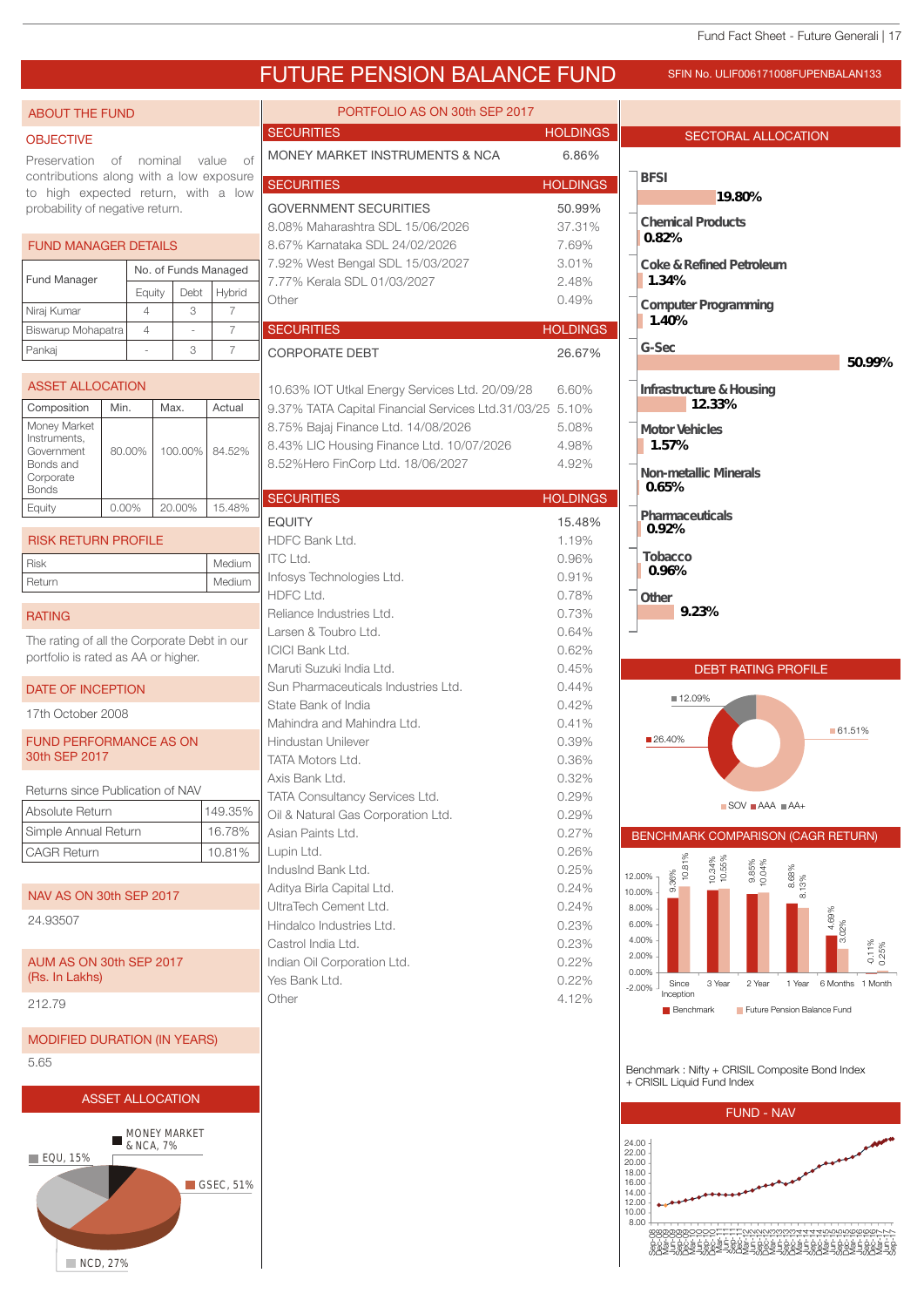## FUTURE PENSION SECURE FUND SFIN NO. ULIF005171008FUPENSECUR133

#### ABOUT THE FUND

#### **OBJECTIVE**

Preservation of nominal value of contributions along with stable returns over policy term so that the probability of negative return is very low.

#### FUND MANAGER DETAILS

| <b>Fund Manager</b> | No. of Funds Managed |      |        |    |  |
|---------------------|----------------------|------|--------|----|--|
|                     | Eauity               | Debt | Hybrid | Š, |  |
| Niraj Kumar         |                      |      |        |    |  |
| Pankaj              |                      |      |        |    |  |

| <b>ASSET ALLOCATION</b>                                                              |          |         |         |  |
|--------------------------------------------------------------------------------------|----------|---------|---------|--|
| Composition                                                                          | Min.     | Max.    | Actual  |  |
| Money Market<br>Instruments.<br>Government<br>Bonds and<br>Corporate<br><b>Bonds</b> | $0.00\%$ | 100.00% | 100.00% |  |
| Equity                                                                               | $0.00\%$ | 0.00%   | 0.00%   |  |

#### RISK RETURN PROFILE

| <b>Risk</b> | LOW |
|-------------|-----|
| Return      | LOW |

### RATING

The rating of all the Corporate Debt in our portfolio is rated as AA or higher.

#### DATE OF INCEPTION

17th October 2008

#### FUND PERFORMANCE AS ON 30th SEP2017

| Returns since Publication of NAV |         |
|----------------------------------|---------|
| Absolute Return                  | 144.52% |
| Simple Annual Return             | 16.24%  |
| <b>CAGR Return</b>               | 10.57%  |
|                                  |         |

#### NAV AS ON 30th SEP 2017

24.45202

AUM AS ON 30th SEP 2017 (Rs. In Lakhs)

148.04

```
MODIFIED DURATION (IN YEARS)
```
5.17





| PORTFOLIO AS ON 30th SEP 2017                                                                     |                 |                                                                  |
|---------------------------------------------------------------------------------------------------|-----------------|------------------------------------------------------------------|
| <b>SECURITIES</b>                                                                                 | <b>HOLDINGS</b> | SECTORAL ALLOCATION                                              |
| MONEY MARKET INSTRUMENTS & NCA                                                                    | 8.26%           | <b>BFSI</b>                                                      |
| <b>SECURITIES</b>                                                                                 | <b>HOLDINGS</b> | 21.70%                                                           |
| <b>GOVERNMENT SECURITIES</b>                                                                      | 47.90%          | G-Sec                                                            |
| 8.08% Maharashtra SDL 15/06/2026                                                                  | 45.05%          | 47.90%                                                           |
| 7.77% Kerala SDL 01/03/2027                                                                       | 1.43%           | Infrastructure&Housing<br>2214%                                  |
| 8.51% Andhra Pradesh SDL 17/02/2021                                                               | 1.42%           | Other                                                            |
| <b>SECURITIES</b>                                                                                 | <b>HOLDINGS</b> | 826%%                                                            |
| <b>CORPORATE DEBT</b>                                                                             | 43.84%          |                                                                  |
| 10.25% Reliance Gas Trans Infra Ltd. 22/08/2021<br>9.98% IL&FS Financial Services Ltd. 05/12/2021 | 7.45%<br>7.42%  | <b>DEBT RATING PROFILE</b>                                       |
| 9.37% TATA Capital Financial Services Ltd. 31/03/25                                               | 7.33%           |                                                                  |
| 8.75% Bajaj Finance Ltd. 14/08/2026                                                               | 7.30%           | ■ 14.78%                                                         |
| 10.63% IOT Utkal Energy Services Ltd. 20/07/28<br>8.52%Hero FinCorp Ltd. 18/06/2027               | 7.27%<br>7.07%  |                                                                  |
|                                                                                                   |                 | ■49.16%                                                          |
|                                                                                                   |                 | ■ 36.06%                                                         |
|                                                                                                   |                 |                                                                  |
|                                                                                                   |                 | $\blacksquare$ SOV $\blacksquare$ AAA $\blacksquare$ AA+         |
|                                                                                                   |                 |                                                                  |
|                                                                                                   |                 | BENCHMARK COMPARISON (CAGR RETURN)                               |
|                                                                                                   |                 |                                                                  |
|                                                                                                   |                 | 10.65%<br>9.93%<br>10.57%<br>9.71%<br>12.00%<br>.64%<br>8.57%    |
|                                                                                                   |                 | $6.84\%$<br>10.00%<br>œ<br>8.00%                                 |
|                                                                                                   |                 | 4.43%<br>3.09%<br>6.00%                                          |
|                                                                                                   |                 | 4.00%                                                            |
|                                                                                                   |                 | 0.04%<br>0.69%<br>2.00%                                          |
|                                                                                                   |                 | 0.00%<br>Since<br>3 Year<br>2 Year<br>6 Months 1 Month<br>1 Year |
|                                                                                                   |                 | Inception<br>Benchmark<br>Future Pension Secure Fund             |
|                                                                                                   |                 |                                                                  |
|                                                                                                   |                 | Benchmark: CRISIL Composite Bond Index                           |
|                                                                                                   |                 | <b>FUND - NAV</b>                                                |
|                                                                                                   |                 | 24.00<br>22.00                                                   |
|                                                                                                   |                 | 20.00<br>18.00<br>16.00<br>14.00<br>12.00                        |

8.00 10.00

Sep-08 Dec-08 Mar-09 Jun-09 Sep-09 Dec-09 Mar-10 Jun-10 Sep-10 Dec-10 Mar-11 Jun-11 Sep-11 Dec-11 Mar-12 Jun-12 Sep-12 Dec-12 Mar-13 Jun-13 Sep-13 Dec-13 Mar-14 Jun-14 Sep-14 Dec-14 Mar-15 Jun-15 Sep-15 Dec-15 Mar-16 Jun-16 Sep-16 Dec-16 Mar-17 Jun-17 Sep-17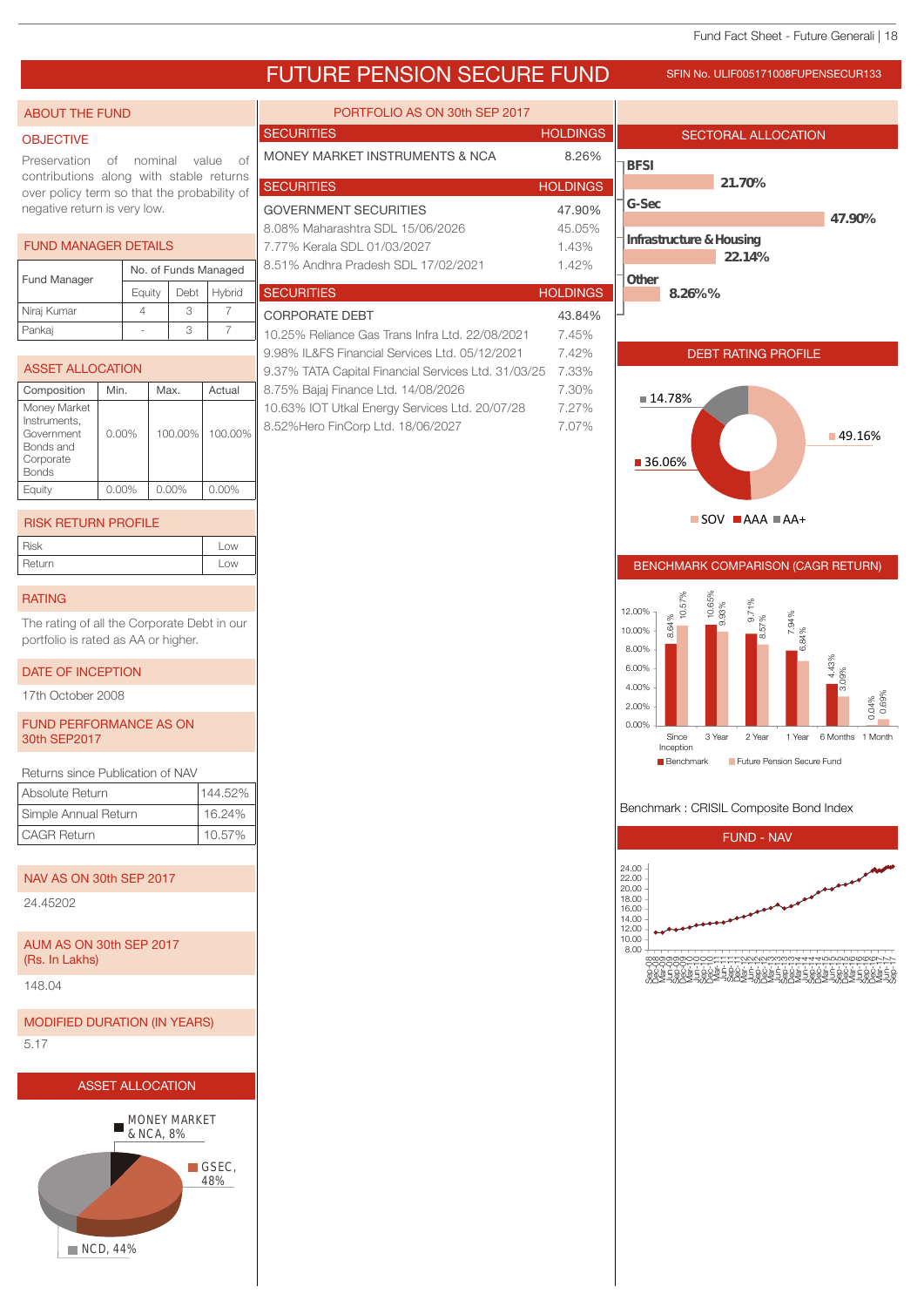|                                                |                         |                |                           |                             | <b>FUTURE GROUP MAXIMISE FUND</b>                  |                 | SFIN No. ULGF002300309FUTGRMAXIM133                                                                          |
|------------------------------------------------|-------------------------|----------------|---------------------------|-----------------------------|----------------------------------------------------|-----------------|--------------------------------------------------------------------------------------------------------------|
| <b>ABOUT THE FUND</b>                          |                         |                |                           |                             | PORTFOLIO AS ON 30th SEP 2017                      |                 |                                                                                                              |
| <b>OBJECTIVE</b>                               |                         |                |                           |                             | <b>SECURITIES</b>                                  | <b>HOLDINGS</b> | <b>SECTORAL ALLOCATION</b>                                                                                   |
| Provision of high expected returns with a      |                         |                |                           |                             | MONEY MARKET INSTRUMENTS & NCA                     | 9.93%           |                                                                                                              |
| moderate probability of low return.            |                         |                |                           |                             | <b>SECURITIES</b>                                  | <b>HOLDINGS</b> | <b>BFSI</b>                                                                                                  |
|                                                |                         |                |                           |                             | <b>GOVERNMENT SECURITIES</b>                       | 40.04%          | 1561%                                                                                                        |
| <b>STRATEGY</b>                                |                         |                |                           |                             | 7.72% Central Government 25/05/2025                | 27.08%          | <b>Chemical Products</b><br>317%                                                                             |
| Investment in a spread of equities.            |                         |                |                           |                             | 8.67% Karnataka SDL 24/02/2026                     | 8.25%           | Coke & Refined Petroleum                                                                                     |
| Diversification by sector, industry and risk.  |                         |                |                           |                             | 8.67% Maharashtra SDL 24/02/2026                   | 4.71%           | 479%                                                                                                         |
| <b>FUND MANAGER DETAILS</b>                    |                         |                |                           |                             | <b>SECURITIES</b>                                  | <b>HOLDINGS</b> | Computer Programming                                                                                         |
|                                                |                         |                | No. of Funds Managed      |                             | <b>EQUITY</b>                                      | 50.03%          | 492%                                                                                                         |
| Fund Manager                                   |                         | Equity         | Debt                      | Hybrid                      | HDFC Ltd.                                          | 3.76%           | G-Sec                                                                                                        |
| Niraj Kumar                                    |                         | $\overline{4}$ | 3                         | $\overline{7}$              | ITC Ltd.                                           | 3.24%           | 4004%                                                                                                        |
| Biswarup Mohapatra                             |                         | $\overline{4}$ | $\sim$                    | $\overline{7}$              | Infosys Technologies Ltd.                          | 3.11%           | Infrastructure&Housing                                                                                       |
| Pankaj                                         |                         |                | 3                         | $\overline{7}$              | Reliance Industries Ltd.<br><b>ICICI Bank Ltd.</b> | 2.70%<br>2.15%  | 310%                                                                                                         |
| <b>ASSET ALLOCATION</b>                        |                         |                |                           |                             | Larsen & Toubro Ltd.                               | 1.97%           | Motor Vehicles                                                                                               |
|                                                |                         |                |                           |                             | <b>TATA Motors Ltd.</b>                            | 1.74%           | 282%                                                                                                         |
| Composition<br><b>Fixed Interest</b>           | Min.                    |                | Max.                      | Actual                      | UltraTech Cement Ltd.                              | 1.67%           |                                                                                                              |
| Investment                                     | 40.00%                  |                | 80.00%                    | 49.97%                      | HDFC Bank Ltd.                                     | 1.56%           | Non-metallic Mherals<br>243%                                                                                 |
| Money Market<br>and Cash                       |                         |                |                           |                             | Sun Pharmaceuticals Industries Ltd.                | 1.52%           |                                                                                                              |
|                                                |                         |                |                           |                             | <b>Hindustan Unilever</b>                          | 1.52%           | Pharmaceuticals                                                                                              |
| Equity                                         | 20.00%                  |                | 60.00%                    | 50.03%                      | IndusInd Bank Ltd.<br>State Bank of India          | 1.45%<br>1.43%  | 300%                                                                                                         |
|                                                |                         |                |                           |                             | Mahindra and Mahindra Ltd.                         | 1.08%           | Tobacco                                                                                                      |
| <b>RISK RETURN PROFILE</b>                     |                         |                |                           |                             | TATA Consultancy Services Ltd.                     | 1.05%           | 324%                                                                                                         |
| <b>Risk</b>                                    |                         |                |                           | High                        | Oil & Natural Gas Corporation Ltd.                 | 1.03%           |                                                                                                              |
| Return                                         |                         |                |                           | High                        | Asian Paints Ltd.                                  | 0.98%           | Other                                                                                                        |
| <b>DATE OF INCEPTION</b>                       |                         |                |                           |                             | Aditya Birla Capital Ltd.<br>Axis Bank Ltd.        | 0.95%<br>0.88%  | 1689%                                                                                                        |
| 30th March 2009                                |                         |                |                           |                             | Lupin Ltd.                                         | 0.88%           |                                                                                                              |
|                                                |                         |                |                           |                             | Indian Oil Corporation Ltd.                        | 0.87%           | <b>DEBT RATING PROFILE</b>                                                                                   |
| <b>FUND PERFORMANCE AS ON</b><br>30th SEP 2017 |                         |                |                           |                             | Power Finance Corporation Ltd.                     | 0.84%           |                                                                                                              |
|                                                |                         |                |                           |                             | Hindalco Industries Ltd.                           | 0.83%           | 16.26%                                                                                                       |
| Returns since Publication of NAV               |                         |                |                           |                             | LIC Housing Finance Ltd.                           | 0.81%           |                                                                                                              |
| Absolute Return                                |                         |                |                           | 103.16%                     | Yes Bank Ltd.<br>Other                             | 0.76%<br>11.24% | 83.74%                                                                                                       |
| Simple Annual Return                           |                         |                |                           | 12.41%                      |                                                    |                 |                                                                                                              |
| <b>CAGR Return</b>                             |                         |                |                           | 8.90%                       |                                                    |                 |                                                                                                              |
|                                                |                         |                |                           |                             |                                                    |                 | ■ SOV ■ AAA                                                                                                  |
| NAV AS ON 30th SEP 2017                        |                         |                |                           |                             |                                                    |                 |                                                                                                              |
| 20.31555                                       |                         |                |                           |                             |                                                    |                 | BENCHMARK COMPARISON (CAGR RETURN)                                                                           |
| AUM AS ON 30th SEP 2017                        |                         |                |                           |                             |                                                    |                 | 13.28%<br>15.87%<br>18.00%<br>16.00%                                                                         |
| (Rs. In Lakhs)<br>2.31                         |                         |                |                           |                             |                                                    |                 | 8.62%<br>10.78%<br>10.45%<br>10.26%<br>14.00%<br>9.27%<br>9.88%<br>9.30%<br>8.99%<br>12.00%<br>10.00%        |
|                                                |                         |                |                           |                             |                                                    |                 | 8.00%<br>6.00%                                                                                               |
| <b>MODIFIED DURATION (IN YEARS)</b>            |                         |                |                           |                             |                                                    |                 | 0.01%<br>0.10%<br>4.00%                                                                                      |
| 4.80                                           |                         |                |                           |                             |                                                    |                 | 2.00%<br>0.00%                                                                                               |
|                                                |                         |                |                           |                             |                                                    |                 | 2 Year<br>1 Year 6 Months 1 Month<br>Since<br>3 Year<br>Inception<br>Future Group Maximise Fund<br>Benchmark |
|                                                | <b>ASSET ALLOCATION</b> |                | <b>MONEY MARKET &amp;</b> |                             |                                                    |                 | Benchmark: Nifty + CRISIL Composite Bond<br>Index + CRISIL Liquid Fund Index                                 |
| <b>NCA, 10%</b>                                |                         |                |                           |                             |                                                    |                 | <b>FUND - NAV</b>                                                                                            |
|                                                |                         |                |                           | $\blacksquare$ GSEC,<br>40% |                                                    |                 | 24.00<br>22.00<br>20.00<br>18.00<br>16.00<br>14.00<br>12.00                                                  |
| EQU, 50%                                       |                         |                |                           |                             |                                                    |                 | 10.00<br>8.00                                                                                                |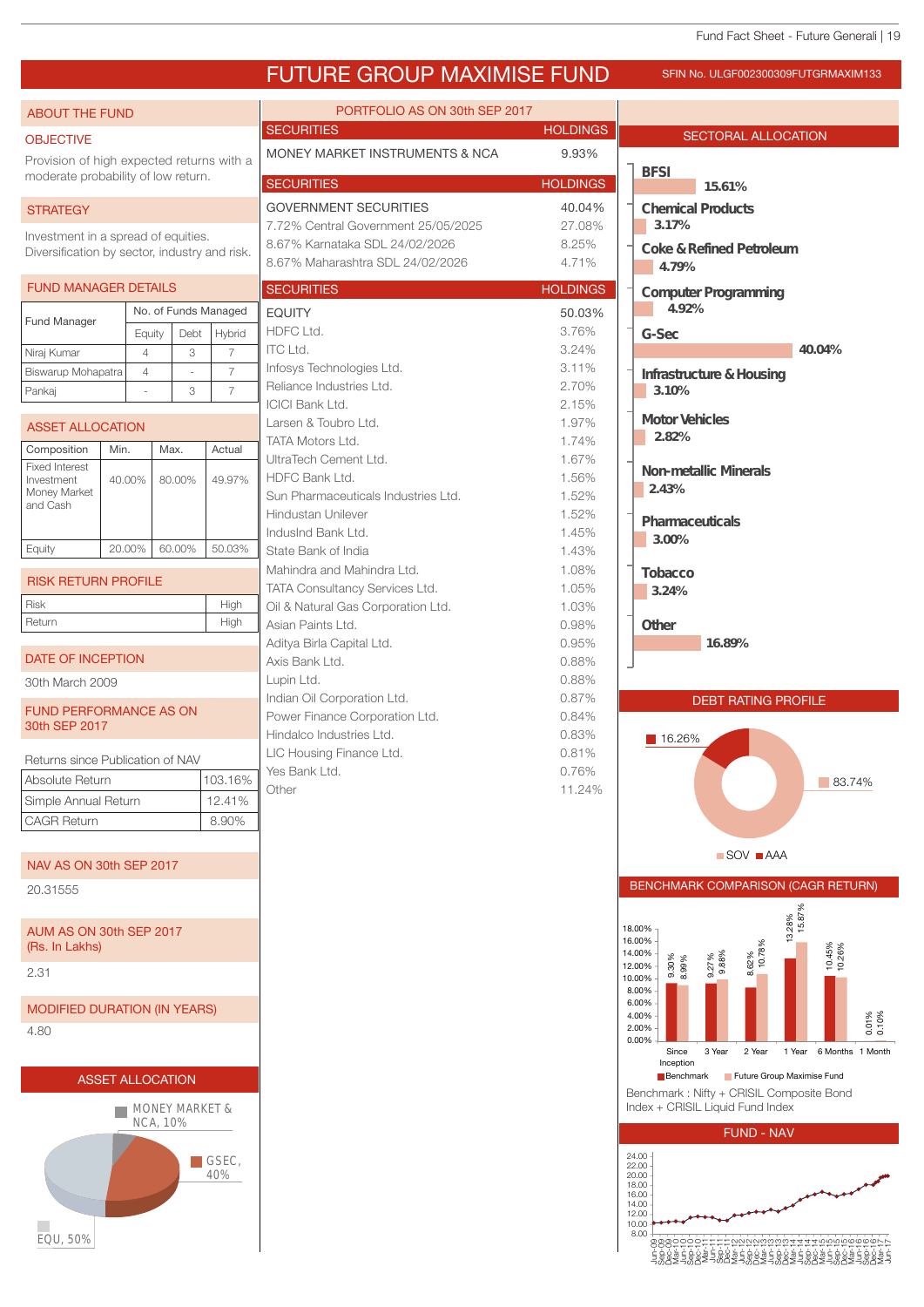

<del>C</del>COCFFFFC የሚያደምም የተጀመረው የሚያደምም የተጀመረው የተጀመረው<br>"The Solid Face" የሚያደምም የተጀመረው የተጀመረው<br>Mar-18 September 2008 5808 5808 5808 580<br>Mar-18 September 2008 5808 5808 5908 590